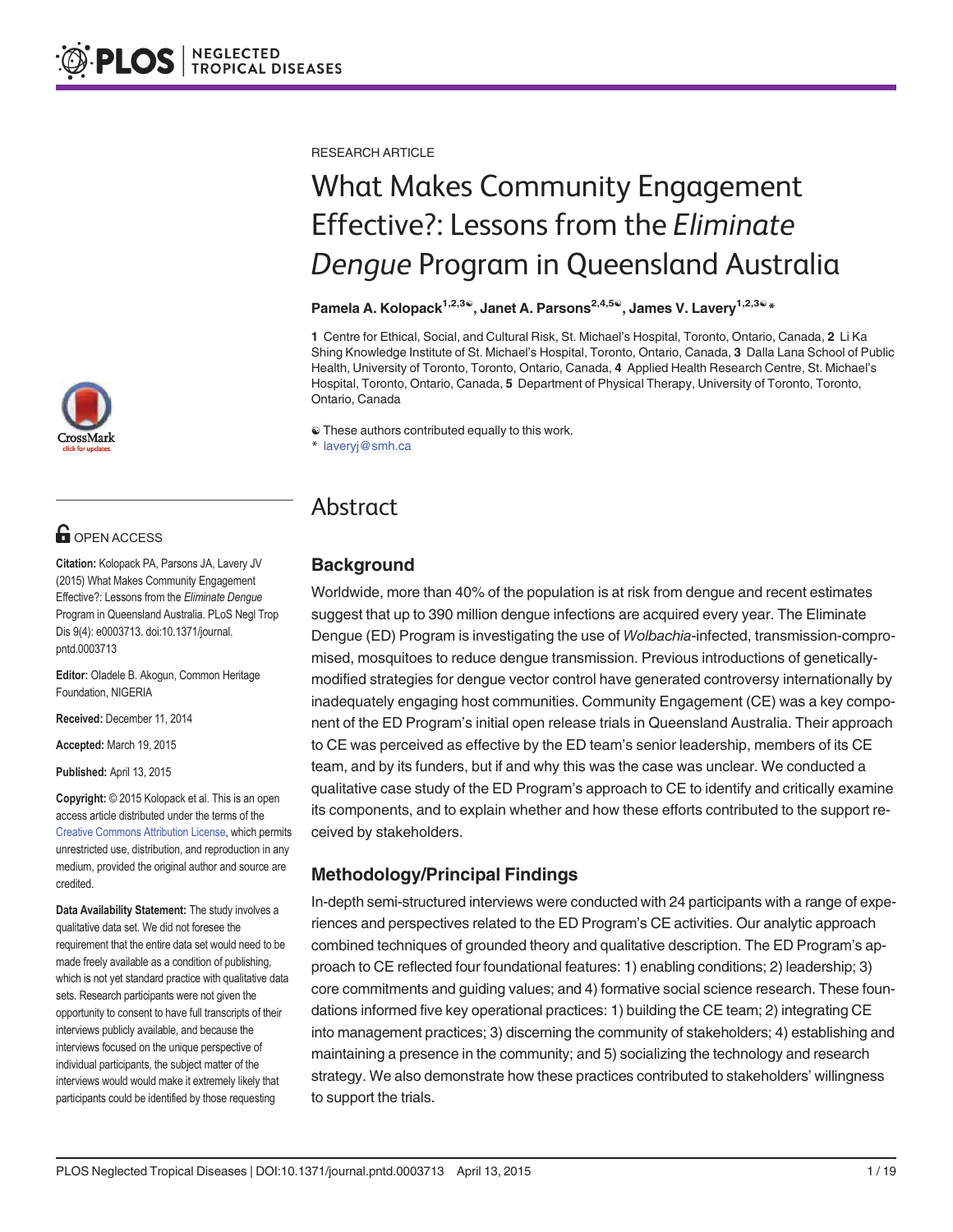<span id="page-1-0"></span>access to the data, in violation of the participants' conditions of consent. Any data requests should be addressed to: Dr. David Mazer Chair Research Ethics Board St. Michael's Hospital Toronto mazerd@smh.ca

Funding: The work was funded by a contract with the Bill & Melinda Gates Foundation (#23591), The Ethical, Social & Cultural Program for Global Health, St. Michael's Hospital. The funder had no role in the study design, data collection and analysis, decision to publish, or preparation of the manuscript.

Competing Interests: The authors have declared that no competing interests exist.

### Conclusions/Significance

Our case study has identified, and explained the functional relationships among, the critical features of the ED Program's approach to CE. It has also illuminated how these features were meaningful to stakeholders and contributed to garnering support within the host communities for the open-release trials. Our findings reveal how translating ethical intentions into effective action is more socially complex than is currently reflected in the CE literature. Because our case study delineates the critical features of the ED Program's approach to CE, it can serve as a framework for other programs to follow when designing their own strategies. And because the findings outline a theory of change for CE, it can also serve as a starting point for developing an evaluation framework for CE.

### Author Summary

Community Engagement (CE) is gaining increasing recognition as an important dimension of biomedical, public health and global health research, including neglected tropical disease research. Yet, there has been little agreement about the specific goals of CE and about the best ways to design, conduct, and evaluate it. CE was an integral component of the ED Program's initial open release trials in Queensland, Australia and our retrospective case study of their approach to CE in that setting helps explain why the ED program was well accepted in the host communities of the initial field trials. Our analysis has generated an empirically grounded framework for CE that explains the linkages between the foundational ethical and practical commitments made by the ED program and its funders and the specific operational practices adopted by the ED program, through which these commitments were realized. Our case study also identified how these practices were meaningful to stakeholders and contributed to their willingness to support the ED program, in general, and the open-release trials in particular. This framework provides research funders, investigators, implementation partners, policy makers, research ethics committees and host communities an example to follow when designing their CE strategies and assessing whether CE is being conducted to high ethical standards.

# Introduction

The WHO has described dengue as "the most important mosquito-borne viral disease in the world" [[1\]](#page-17-0). Worldwide, more than 2.5 billion people in more than 100 countries are at risk and up to [3](#page-17-0)90 million infections are acquired every year  $[2, 3]$  $[2, 3]$  $[2, 3]$ . There are no approved dengue-specific treatments or vaccines and in recent decades there has been a steady increase in the incidence of new infections and the number of countries experiencing outbreaks [[2\]](#page-17-0). New and sustainable approaches to dengue control are desperately needed.

One proposed new approach to controlling dengue is being developed through the Eliminate Dengue (ED) Program. In 2008, McMeniman et al. demonstrated that Wolbachia, a bacterium that naturally infects a wide range of insect species, could stably infect Aedes aegypti mosquitoes—the main vector of dengue transmission [[4\]](#page-17-0). Wolbachia compromises mosquitoes' disease-vector capacities and has been recently shown to have anti-dengue virus properties [\[5\]](#page-17-0). This research laid the foundation for the ED Program, and in the years since, it has had considerable success transitioning the technology from the lab into field-testing, including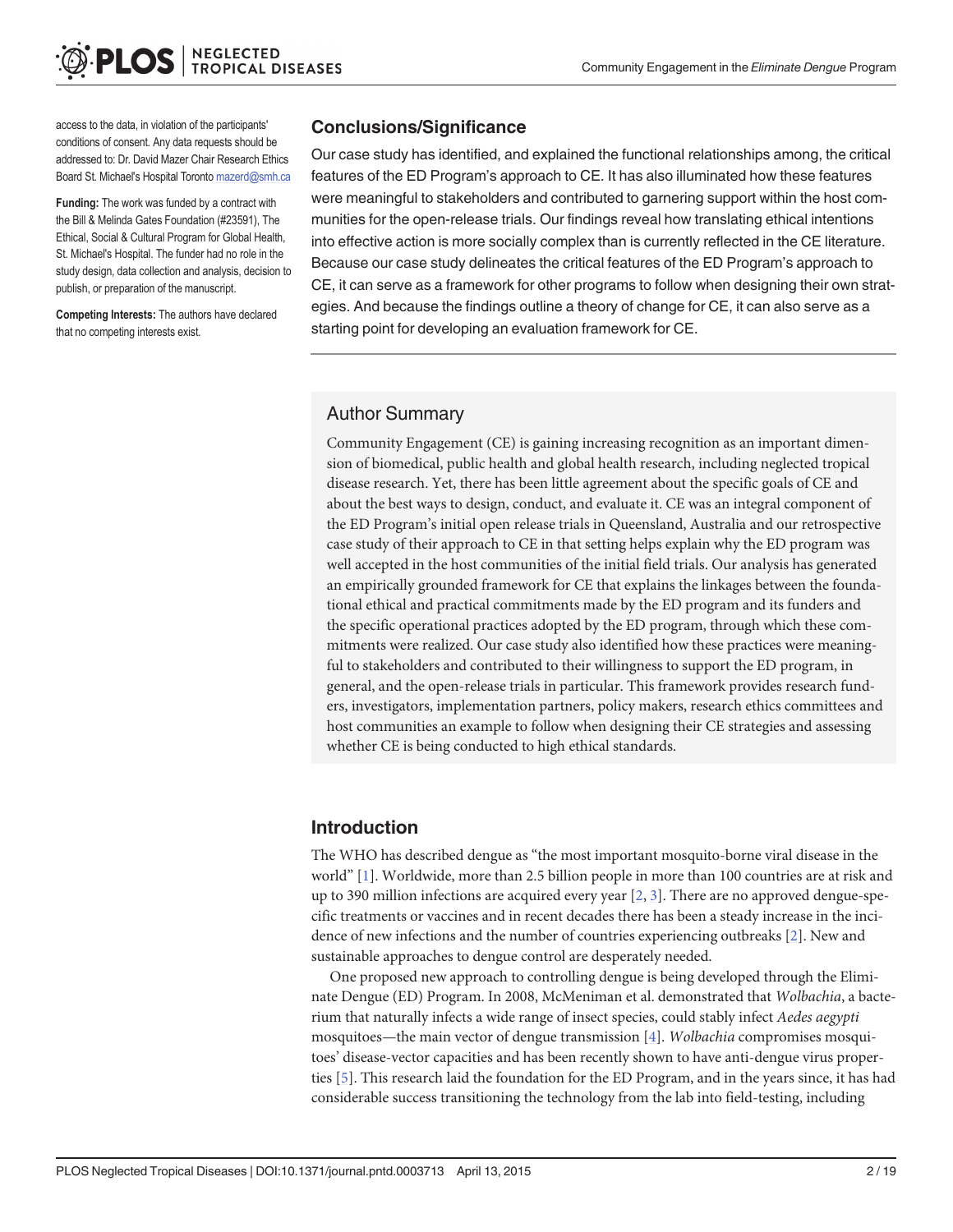<span id="page-2-0"></span>open-release trials. These scientific milestones have resulted in extensive interest from endemic countries around the world and an ambitious plan for rolling out the technology [Personal communication, Professor Scott O'Neill, May 5, 2014].

A key component of the ED Program's early open-release trials was community engagement (CE) with stakeholders in the host communities. An initial funding application for support from the Bill & Melinda Gates Foundation's (BMGF) Grand Challenges in Global Health initiative required a plan to address the social aspects of the technology, including open-release trials. At the time these trials were being planned for Queensland, Australia, there was a growing international controversy about some of the first open-release trials of genetically modified (GM) mosquitoes in the Cayman Islands. These trials met with widespread criticism that emphasized the lack of public and community engagement and elevated these issues to the editorial pages of top scientific journals  $[6, 7]$  $[6, 7]$  $[6, 7]$  $[6, 7]$ . These circumstances contributed to the ED team's emphasis on CE in the development of the Wolbachia technology and were important motivators for the funders and the ED team to ensure their approach to CE was well executed.

CE is gaining increasing attention as a dimension of biomedical, public health, and global health research—including vector control research; however, there has been little agreement about the specific goals of CE and about the best ways to design, conduct, and evaluate it [\[8](#page-17-0), [9](#page-17-0), [10,](#page-17-0) [11,](#page-17-0) [12,](#page-17-0) [13,](#page-17-0) [14](#page-17-0), [15](#page-18-0)] In part, this explains the vagueness of the critiques of the Cayman trials and also meant that there was no "off the shelf" guidance for the ED Program to develop their CE strategy. Because of our own team's previous experience with CE in the testing of other new vector control technologies [[10](#page-17-0),[16](#page-18-0)], with conducting case studies on CE in various global health research contexts  $[9,17,18]$  $[9,17,18]$ , and our recent work to clarify the ethical goals of CE  $[8]$  $[8]$  $[8]$  we were asked to conduct a retrospective case study of the ED Program's approach to CE in its first open-release trials in communities around Cairns, Queensland, Australia.

Our case study had two purposes: first, to describe and conduct a critical analysis of the CE efforts undertaken by the ED Program leading up to and during the open-release trials in Queensland; and second, drawing from a range of stakeholder perspectives, to explain whether and how these efforts contributed to the support and cooperation received from the host communities. Our analysis delineates a framework for CE that identifies and explains the linkages between the foundational ethical and practical commitments and the specific operational practices adopted by the ED program through which these commitments were realized.

### Methods

We conducted a retrospective qualitative case study informed by grounded theory, an approach we have used successfully in other CE case studies  $[9,17,18]$  $[9,17,18]$  $[9,17,18]$ . The case study focused on a series of open-release trials that began in January 2011 in Yorkey's Knob and Gordonvale two communities outside Cairns, Queensland, in northern Australia, and the first two host communities in which the ED Program was launched. The St. Michael's Hospital Research Ethics Board approved our study.

The goal of sampling in qualitative studies is not to construct a sample that mirrors major demographic features of the target population, but rather to identify key informants with unique experiences and personal knowledge of the phenomenon in question who can provide useful descriptions, insights and explanations of events relevant to the research questions. Two sampling frames were relevant for our research aims: internal stakeholders were individuals who were officially employed by the ED program or were involved in its oversight as funders or advisors; and external stakeholders were individuals who were engaged by the ED Program either as residents of the host communities, as local or national leaders and/or representatives of local organizations, or both. Guided by a purposeful theoretical sampling strategy  $[19]$  $[19]$ ,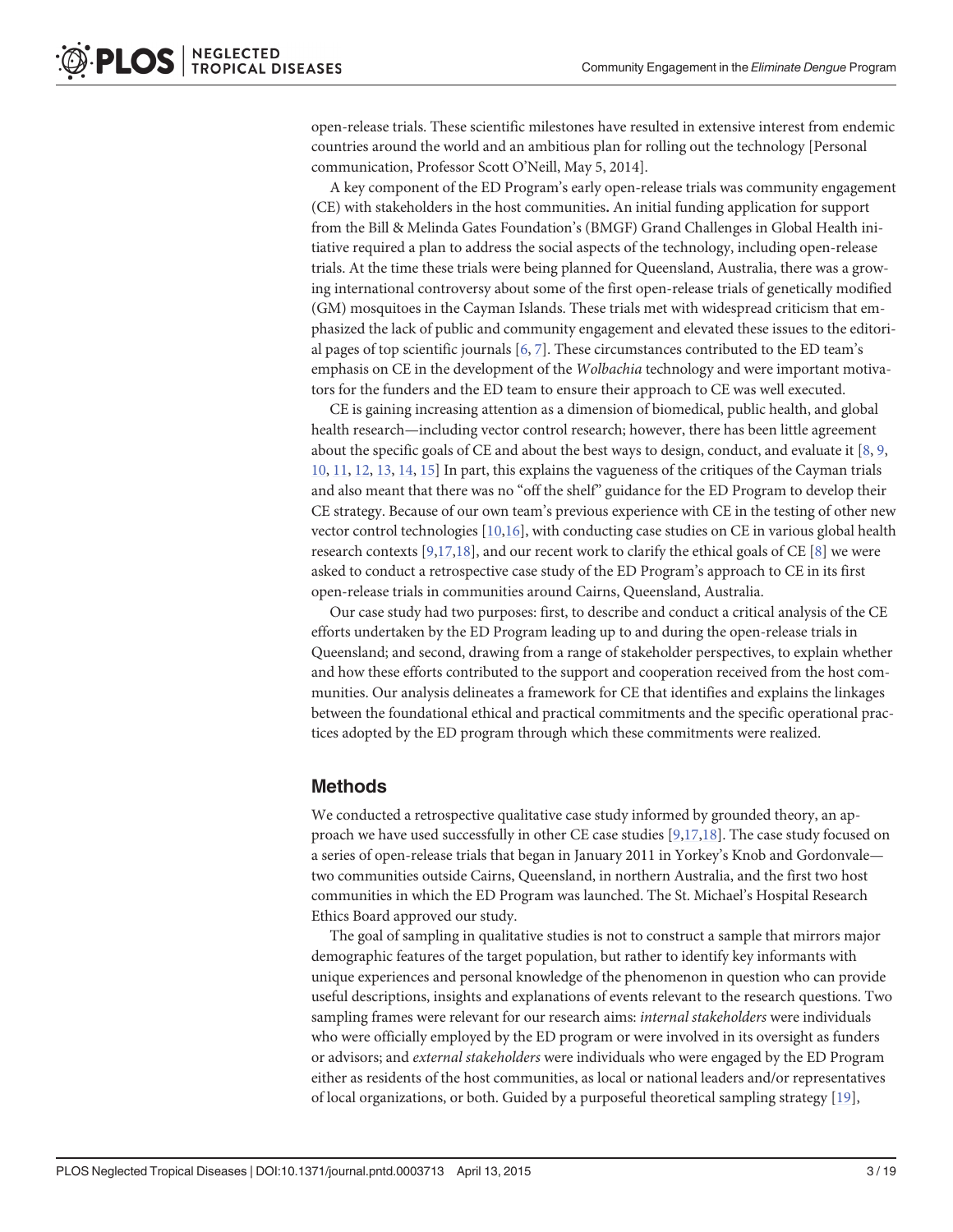<span id="page-3-0"></span>recruitment involved working with the ED team to identify internal and external stakeholders with a range of experiences and perspectives related to the ED Program's CE activities.

A total of 25 individuals were approached and 24 individuals agreed to participate. The 12 internal stakeholders included entomologists, social scientists, CE specialists, and members of the ED team's senior leadership and communication teams. Our sample of internal stakeholders involved representation from all of the official roles on the ED team that were involved in CE. The 12 external stakeholders included local residents from the trial communities, local and national politicians, representatives from local public health and social service organizations as well as private industry. External stakeholders often had multiple levels of engagement with the ED Program—e.g., both as residents and as representatives of local organizations and businesses. Including external stakeholders in our sample allowed us to deepen our critical perspective on the ED Program's approach to CE by allowing us to understand what was meaningful to stakeholders outside the ED Program. All participants gave written informed consent.

In keeping with qualitative methodology, data collection and analysis were done in parallel [\[19](#page-18-0), [20\]](#page-18-0). JVL conducted in-depth semi-structured interviews with each participant. All interviews were video and audio recorded. Recruitment and participation took place in three rounds. An initial round of 11 interviews was conducted in Australia in September 2013. A second round of 11 interviews was conducted in Australia in March 2014, and two final interviews with 2 internal stakeholders were conducted during the ED annual network meeting in Vietnam in May 2014. In keeping with the Grounded Theory method, which encourages the use of multiple forms of data as sources of relevant insights and concepts that might help explain the study findings, we also examined two published papers describing the ED Program's social research program [[21](#page-18-0),[22](#page-18-0)].

The initial interviews explored several key conceptual domains, including: internal and external stakeholders' general observations and insights concerning CE during open-release trials; whether an underlying 'philosophy' of CE was apparent; the specific CE activities and practices used; perceived outcomes of these activities and practices; challenges encountered; perspectives on the nature and quality of the ED Program's engagement efforts; as well as internal stakeholders' insights regarding the planning, design and management of CE activities by the ED team. To avoid imposing conceptual framings onto participants' experiences and perspectives, and to facilitate the stakeholders' own narratives, these domains were used as a guide to prompt and probe stakeholders', rather than asking them to respond to a set of pre-defined questions from the interviewer's perspective, as occurs in the administration of a questionnaire. The overarching goal is to elicit the respondent's perspective and concepts, not to seek validation of the interviewer's conceptualizations.

During the second and third round of interviews, the central concepts and themes developed during the initial analysis were explored in greater depth from the perspectives of both internal and external stakeholders, including the ethical dimensions of the ED Program's approach to CE, and the meaning of involvement in the CE activities. We made efforts to elicit concerns and any sources of skepticism or negative views during both rounds of interviews and through our sampling decisions. Interviews averaged 50 minutes. Audio recordings of interviews were transcribed verbatim and accuracy checks performed.

The analytic approach combined techniques of grounded theory and qualitative description [\[19](#page-18-0), [23,](#page-18-0) [24\]](#page-18-0). Two main rationales informed our choice of method: First, grounded theory emphasizes the experiences of participants, the meaning of these experiences to participants and their understanding of events [[25\]](#page-18-0), as opposed to seeking confirmation of investigators' hypotheses. Second, the grounded theory method aims to generate a theory of the phenomenon in question. The goal is to produce an explanatory account that combines rich description of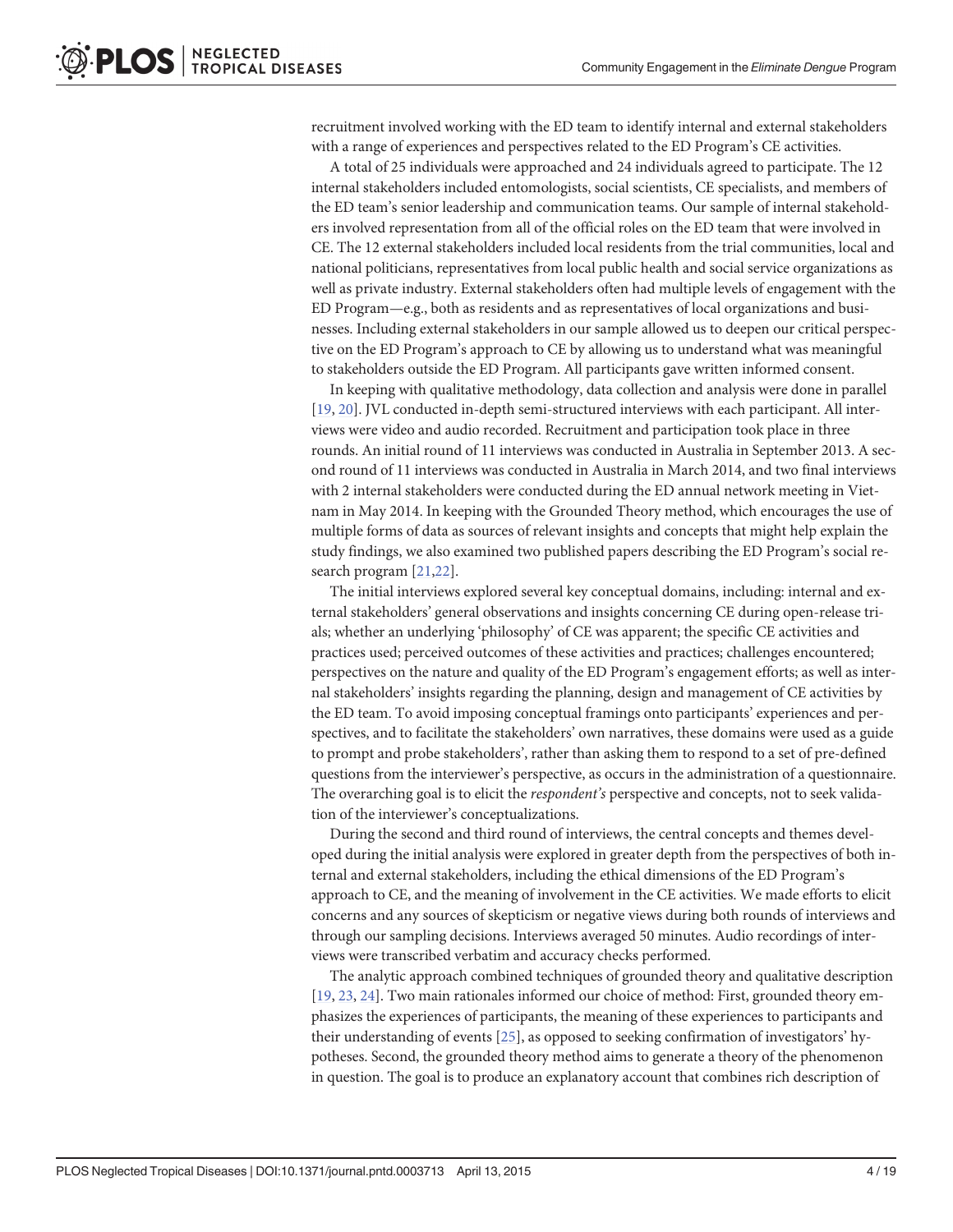<span id="page-4-0"></span>process with explanations of how various actions and structures lead to specific outcomes of interest  $[26]$ .

The three authors coded the written transcripts to identify key concepts, categories, and patterns [[19](#page-18-0), [23](#page-18-0), [24](#page-18-0), [26](#page-18-0)]. A constant comparative approach was used to compare findings within and across interviews and between categories [[19,](#page-18-0) [26\]](#page-18-0). Techniques for ensuring analytic rigor and trustworthiness included comparison of coding between analysts, seeking alternative explanations for the data, and interrogating the coherence of interpretations through deliberations among the analysts [[24](#page-18-0)].

# Results

Our analysis identified several critical dimensions of the ED Program's approach to CE that help to explain its role in the support ED received from the host communities. These dimensions include the various decisions, practices, and organizational processes employed by the ED team to structure their approach to CE as well as the various ethical commitments realized through their approach. In practice, the ED Program's approach to CE was not formalized, nor was it overtly planned a priori, and the underlying ethical commitments were not articulated explicitly. The aim of our case study was to generate insights about what was done, and why it generated the results it did in an effort to make the underlying assumptions and actions explicit. This allowed us to delineate a framework for CE that can assist others in the planning, conduct, and evaluation of their own CE strategies.

In part one of our results, we have organized our findings into a framework for CE involving two dimensions: (1) the foundations of the ED Program's CE strategy; and (2) the operationalization of these foundations in the day-to-day conduct of the ED Program. In part two of our results, we demonstrate how the ED Program's approach to CE was meaningful to external stakeholders.

# CE Framework: Foundations

We identified four features that provided the foundation for the ED Program's approach to CE: (1) enabling conditions; (2) internal leadership—including leadership demonstrated by the ED senior management team who had to defend and champion the investment and commitment to CE; (3) *core commitments* and *guiding values* that informed how the ED Program's approach to CE was operationalized; and (4) formative social science research that provided key insights about the local context and about how stakeholders in the host communities wished to be engaged by the ED program.

Enabling conditions. There were three enabling conditions that facilitated the ED team's capacity to "do" CE in a robust way: (1) support from sponsors; (2) regulatory approvals; and (3) an independent risk assessment. Although the funders did not impose specific requirements for CE on the ED Program, the need for, and importance of, CE in the ED Program was consistently and continually encouraged, supported, and reinforced by the Senior Program Officers from the BMGF and the Foundation for the National Institutes of Health (FNIH) who were responsible for managing the BMGF's investments in the ED Program. The funders recognized that supporting CE should be a priority, based on prior examples of field trials of other modified-mosquito technologies that had failed because of inadequate or inappropriate public engagement processes.

We all knew, the applicants knew, everyone in the program knew how important this was going to be because we all had heard stories about similar types of technology that were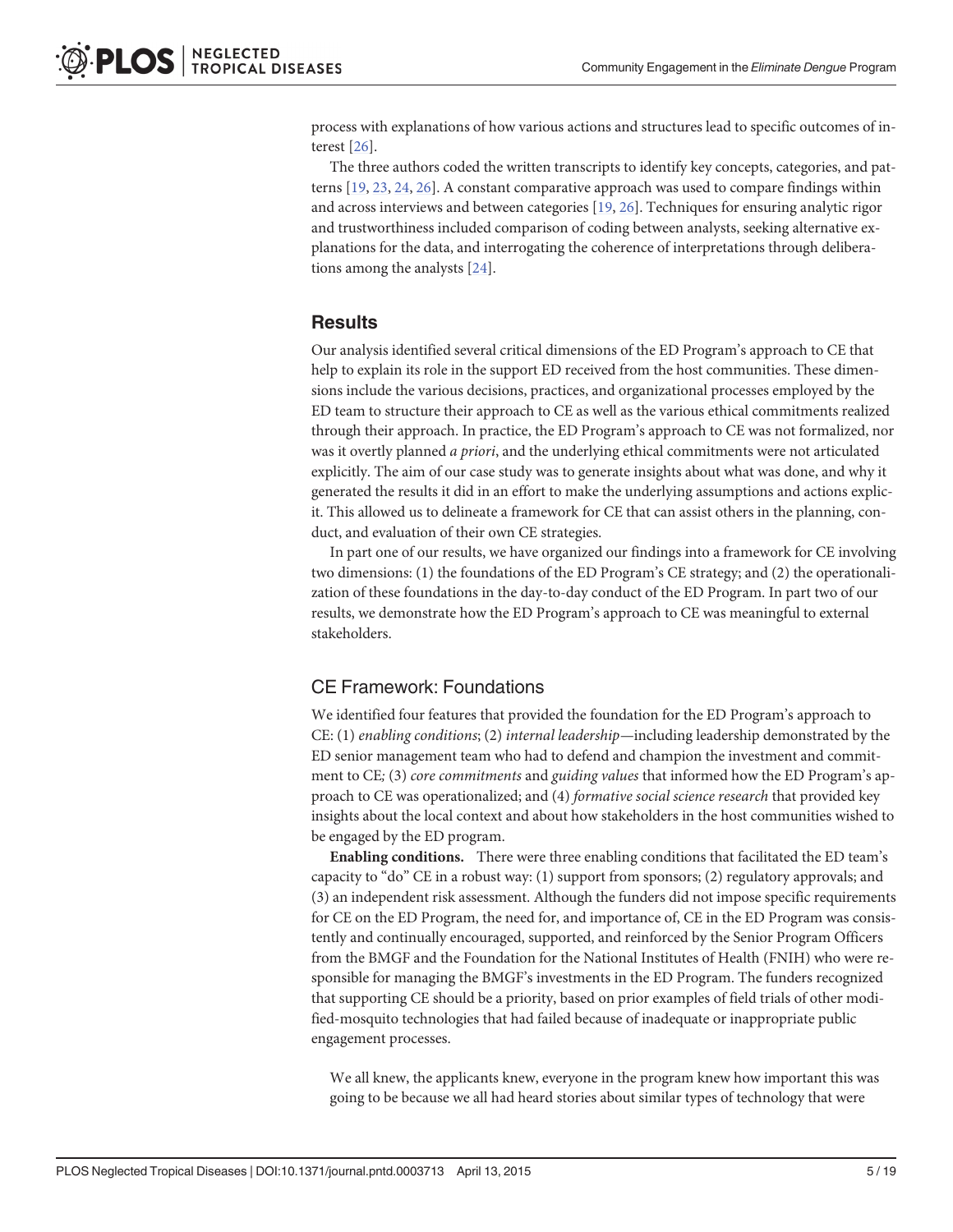<span id="page-5-0"></span>inhibited, were stopped, because the public engagement process was not conducted appropriately... (IV3-24, Funder)

The Wolbachia technology did not fit neatly into any of the existing regulatory and risk assessment pathways in Australia. The lack of clarity about the appropriate regulatory review processes might have made it easier for the ED Program to deploy Wolbachia mosquitoes with minimal regulatory scrutiny. But, instead, the ED Program used the opportunity to engage regulators—an external stakeholder—to clarify an appropriate regulatory pathway and review process for the open-release studies. Additionally, the ED Program's leadership chose to obtain an independent, comprehensive, expert risk assessment from a respected organization in Australia [\[27,](#page-18-0) [28\]](#page-18-0).

Okay, the mosquito feeds on humans so humans are going to be a part of the mix. And that immediately made it very different to a process for releasing a new species into Australia, because in the context of biological control, you're usually releasing something which is going to feed on a plant or another insect, not a mosquito that's going to feed on humans. So, the risk assessment processes that you go through for the introduction of a new species into Australia is completely silent on pretty well anything other than environmental impact risk. ... I said to [the ED PI], "well this has got to be bigger than that. We really do need to look at this as an all hazards risk assessment and we need to work out what all those hazards are and categorize them." We just had this huge brainstorming exercise that delivered well over 100 potential hazards. ... There were political issues. There were social issues. There were economic issues and there were regulatory issues. And so, we thought well okay, we need a way of tackling this. And again, there's no blueprint. Nobody has done this in Australia as far as Australian legislation was concerned. (IB2-22: Independent Risk Analyst)

Internal leadership. The championing of CE by the ED Program's senior leadership team, including its Principal Investigator, established CE as a high priority and sent a strong signal to the ED team that CE was to be taken very seriously.

But I think amongst some of the scientists involved there was a view that what science does is so self-evidently a public good that you really don't need to pay much attention to these issues. . . Equally, and I think this is really important, there were signs of a very different attitude ...I don't think there's any doubt that [the PI], who was the leading light in this, or a leading light. It was very obvious to me early on that he certainly was well aware of the need to genuinely consider the social aspects. Not simply as a PR exercise. (IB2-18 ED Social Scientist)

Leadership on CE was manifested in three key program decisions: (1) CE would be an integral component of the ED Program; (2) sufficient human and financial resources would be invested in CE; and (3) sufficient time would be dedicated to CE before, during, and after the planned open-release trials. These decisions set the stage for the success of the ED Program's approach to CE. [Table 1](#page-6-0) presents eight additional specific features of the ED Program leadership that had a formative role in the design and execution of their CE strategy.

Core commitments and guiding values. Our analysis of interviews with internal and external stakeholders identified a clear set of core commitments and guiding values. Although these were never formalized by the ED program, they were explicitly and implicitly evident in the ED Program's approach to CE, and in the experiences of both internal and external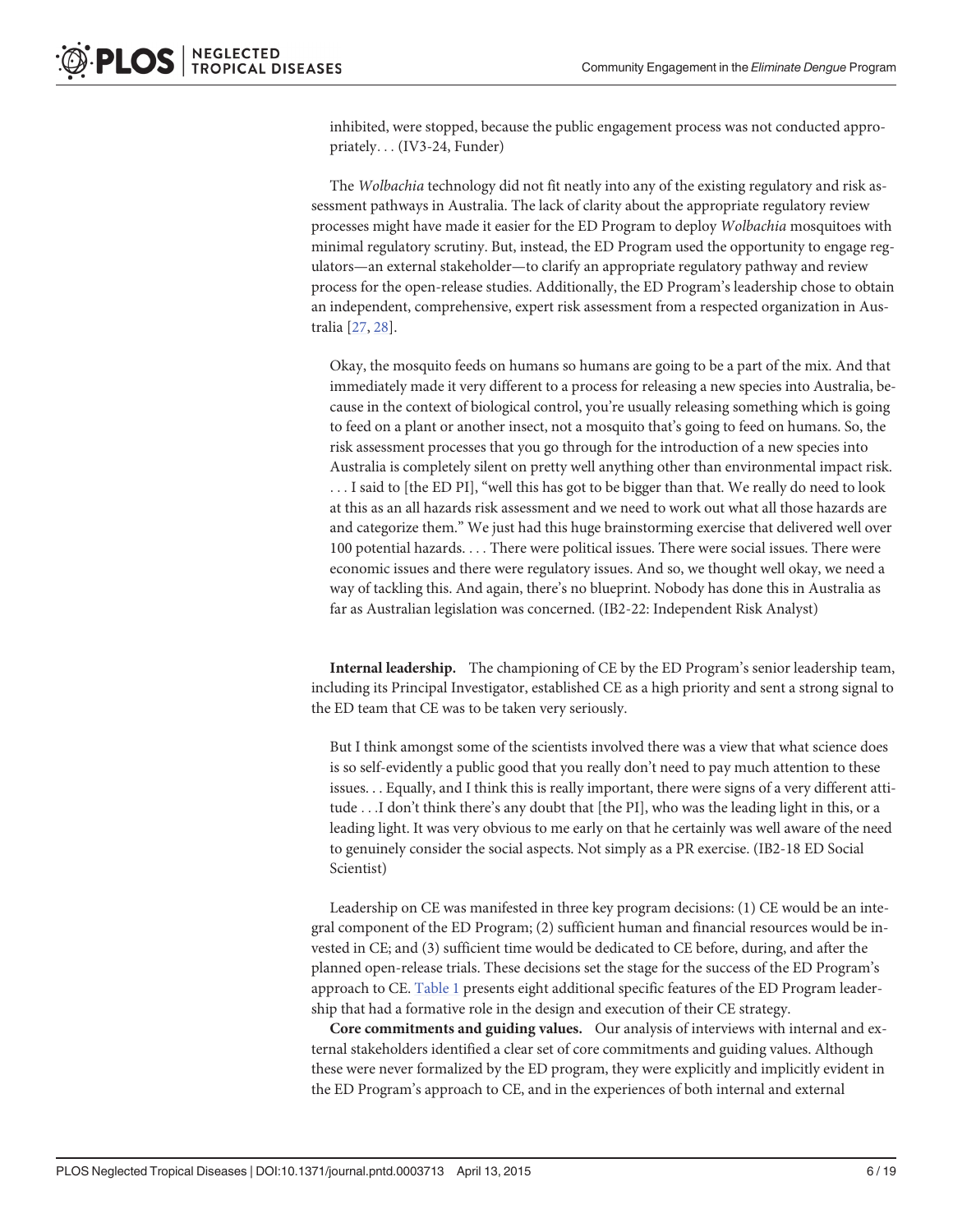#### [Table 1.](#page-5-0) Demonstrations of leadership by PI and senior program management.

1. Recognized personal responsibility for the design and execution of the CE strategy

<span id="page-6-0"></span>2. Dedicated personal time to CE activities, including a wide range of community-facing activities

3. Articulated a clear commitment to conducting CE at a high level of quality to the ED team and to external stakeholders

4. Articulated expectations for how all ED staff should interact with stakeholders and the general public

5. Demonstrated an understanding of, and appreciation for, the importance of context, including the local significance of the "cane toad" biological control program in Queensland, and earlier controversies related to CE in other mosquito release programs, and how these might shape the initial attitudes of the host communities

6. Treated CE as a legitimate central management issue, and not as a peripheral task to be delegated to other parts of the program

7. Trusted experts from social science disciplines with significant responsibility in the context of a very large and complex basic and applied science consortium

8. Provided sufficient resources to CE (time, expertise, funds)

doi:10.1371/journal.pntd.0003713.t001

stakeholders.. The central idea anchoring the ED Program's approach was that throughout the entire duration of the project—including the planning and conduct of any open-release trials— CE had to be "meaningful" to stakeholders themselves and not simply useful to the investigators. That CE had to be meaningful to stakeholders was embodied and manifested in nine core commitments and guiding values that: (1) served as the ethical foundation for shaping the ED team's approach to CE; (2) informed how the ED team would interact with stakeholders; and (3) provided practical guidance in terms of designing and conducting specific CE activities and practices. [Table 2](#page-7-0) presents an in-depth overview of these core commitments and guiding values.

Formative research. In response to the funders' requirement to address the social dimensions of the research in the initial grant application, the ED Program's senior leadership specified that extensive formative social science research would be conducted in advance of initiating engagement activities in the host communities and in advance of any open-release trials. They engaged a local social scientist to design and manage a program of research with four goals: (1) to identify and understand stakeholders' perspectives towards the proposed Wolbachia technology; (2) to understand stakeholders' perspectives on the history of biological control in the region, and the current sociopolitical context; (3) to gain an understanding of stakeholders' knowledge of dengue-transmitting mosquitoes and their behaviour; and (4) to identify what these stakeholders wanted to learn more about, and believed others would want to learn more about, and how they wanted to be engaged—including opportunities for becoming involved in the project  $[21, 22]$  $[21, 22]$  $[21, 22]$  $[21, 22]$ . From the initiation of the formative research program up to, and beyond, the initial open-release trials, the social scientists engaged stakeholders—including residents of the host communities—using in-depth interviews, focus groups, and written surveys [[21\]](#page-18-0).

...[we wanted] to find out how people wanted to be engaged. What was the methodology that they were most comfortable with? How would they want us to interact with them? What level of engagement were they most comfortable with? Do they really want to participate, or do they just want to be informed? (IB2-18 Social Scientist)

The results of this formative research helped the ED team know "what they were up against" and helped identify and clarify what they needed to incorporate into their approach to CE and the design of the open-release trials. For example, the research revealed salient understandings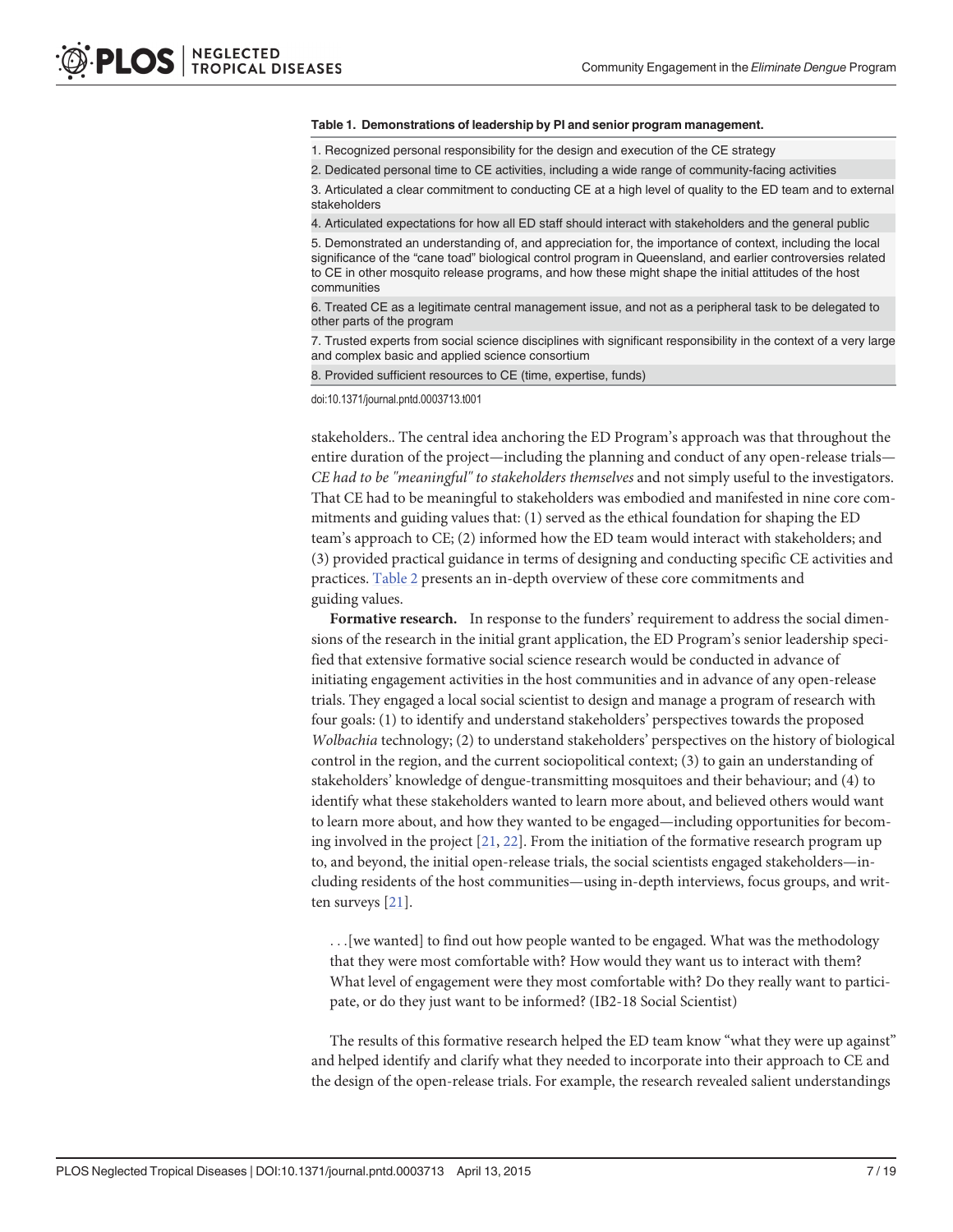#### <span id="page-7-0"></span>[Table 2.](#page-6-0) Core commitments and guiding values.

| <b>Core Commitment or Guiding Value</b>                                                 | Meaning                                                                                                                                                                                                                                                                                                                                                                                                                                                                                                                                                                                                 | <b>Supporting Quotation</b>                                                                                                                                                                                                                                                                                                                                                                                                                                                                                                                                                                                                                                                   |
|-----------------------------------------------------------------------------------------|---------------------------------------------------------------------------------------------------------------------------------------------------------------------------------------------------------------------------------------------------------------------------------------------------------------------------------------------------------------------------------------------------------------------------------------------------------------------------------------------------------------------------------------------------------------------------------------------------------|-------------------------------------------------------------------------------------------------------------------------------------------------------------------------------------------------------------------------------------------------------------------------------------------------------------------------------------------------------------------------------------------------------------------------------------------------------------------------------------------------------------------------------------------------------------------------------------------------------------------------------------------------------------------------------|
| The technology would not be "foisted" on<br>the community                               | The host communities had to be supportive of the releases<br>otherwise the open release trials would not proceed.                                                                                                                                                                                                                                                                                                                                                                                                                                                                                       | And I think that was a principle that we had right from the<br>beginning; it wasn't enough just to have government support, if<br>we didn't have community support, we weren't going to foist it<br>on anybody and being very open about that from the<br>beginning". (IM1-8 Senior Leadership)                                                                                                                                                                                                                                                                                                                                                                               |
|                                                                                         |                                                                                                                                                                                                                                                                                                                                                                                                                                                                                                                                                                                                         | "We need community support for this trial to go ahead, so by<br>you saying no that's fine, that's a big part of it. If there's not<br>enough support in the community, we won't go ahead with it".<br>(IC1-01 CE Officer)                                                                                                                                                                                                                                                                                                                                                                                                                                                     |
| An inclusive view of who constitutes a<br>stakeholder would be adopted.                 | The ED team considered "everyone a stakeholder" including<br>residents of the host communities, residents of neighbouring<br>communities, local business owners, media outlets,<br>community-based organizations, public officials, and public<br>health organizations involved in dengue control. This<br>commitment recognized that many people's interests might<br>be affected by the introduction of a new technology and<br>assigned equal value to these interests. It also meant that<br>the ED team willingly reached out to people and groups<br>whom they believed might oppose the project. | "Stakeholders are anyone who might be interested, impacted,<br>anything to do with our research, our project. It's quite an<br>extensive list. The field trial community is an example of a<br>stakeholder, and they would be the people who are living<br>within that field site. Within that, you've got your participants<br>who are stakeholders, so they are people who are actually<br>involved in the research. Bring it out a little bit and you've got<br>environmental groups, business groups, your more common<br>stakeholders that are around, the internal stakeholders, which<br>may be your other dengue control groups or your staff". (IC1-1<br>CE Officer) |
|                                                                                         |                                                                                                                                                                                                                                                                                                                                                                                                                                                                                                                                                                                                         | "Anyone that this could possibly affect or touch. That sounds<br>big but it really was as big as that. I don't think we had any<br>limitations on who the stakeholders could possibly be. We<br>prioritized. I think I remember writing lists, lines and lines and<br>lines of people, and then you prioritized as need be." (IB2-21)<br>Senior Leadership Team)                                                                                                                                                                                                                                                                                                              |
| The ED team would make themselves<br>available to stakeholders                          | Throughout the duration of the project, the ED team "put"<br>themselves into the community" by making themselves<br>readily available to stakeholders and actively seeking<br>opportunities to engage.                                                                                                                                                                                                                                                                                                                                                                                                  | "We walked the streets of Gordonvale. I remember walking.<br>[The ED PI] walked them, the scientists walked them. We did<br>up beautiful pamphlets. We put them in the letter boxes, every<br>single door to door letter box. We had community<br>engagement, welcome to the community at the local pubs, at<br>the local areas. Sometimes nobody showed up. Sometimes a<br>school teacher showed up and took a bunch of pamphlets<br>because she wanted to talk to the school about it." (IB2-21<br>Senior Leadership Team)                                                                                                                                                  |
|                                                                                         |                                                                                                                                                                                                                                                                                                                                                                                                                                                                                                                                                                                                         | " I think it's also being available for people to come and talk<br>to you. It comes in many different forms, from essentially<br>sitting on the side of the street somewhere so if people walk<br>past they can come and talk to you and ask you questions. It's<br>having information around, and it's making connections with<br>different people within the community that might operate in<br>networks themselves By you being known to them, you're<br>bringing the community to you." (IC1-01 CE Officer)                                                                                                                                                               |
| Stakeholders would be listened to and<br>their perspectives would be taken<br>seriously | Listening was the main dynamic of the interactions between<br>the ED team and the full range of stakeholders and entailed<br>providing opportunities for members of the ED team to hear<br>the perspectives of stakeholders and to learn about their<br>interests. Listening activities were also the basis for ensuring<br>that the community was comfortable with both the scientific<br>and engagement activities.                                                                                                                                                                                   | "You know, we're always listening. We always want to hear<br>and make sure that  somebody new comes along with a<br>new set of eyes and a new set of questions. And we continue<br>to be responding to what the community is raising or what they<br>might have heard from somewhere else" (IM1-11<br>Communications Personnel)                                                                                                                                                                                                                                                                                                                                               |
|                                                                                         |                                                                                                                                                                                                                                                                                                                                                                                                                                                                                                                                                                                                         | " if someone or one person has asked that question, we<br>make sure that that person gets one-on-one feedback. And it<br>is just not a matter of sending an email and a phone call.<br>Often, say, a community engagement officer in Cairns will go<br>back to that person, in-person, and say, look, I have put this to<br>the scientists. And here is more information you might like to<br>read." [IB2-21 Senior Leadership Team]                                                                                                                                                                                                                                          |
| The ED program would be responsive to<br>stakeholder's questions and concerns.          | The commitment to be responsive meant that the ED team<br>took the interests of stakeholders seriously, and were willing<br>to engage with them, rather than using CE superficially to<br>placate stakeholders.                                                                                                                                                                                                                                                                                                                                                                                         | "If there had been some instances where people went 'oh we<br>don't want this', or, 'what, you're just going to come and do this<br>work?' then the alarm bells went off and we took it very<br>seriously. You'd have to go 'okay, how else can we connect<br>with these people?' 'Do we need to slow things down a little<br>bit?' 'Do we need to spend longer explaining it before we get<br>up to the field trial part of releasing?"" (IC1-01 CE Officer)                                                                                                                                                                                                                 |

(Continued)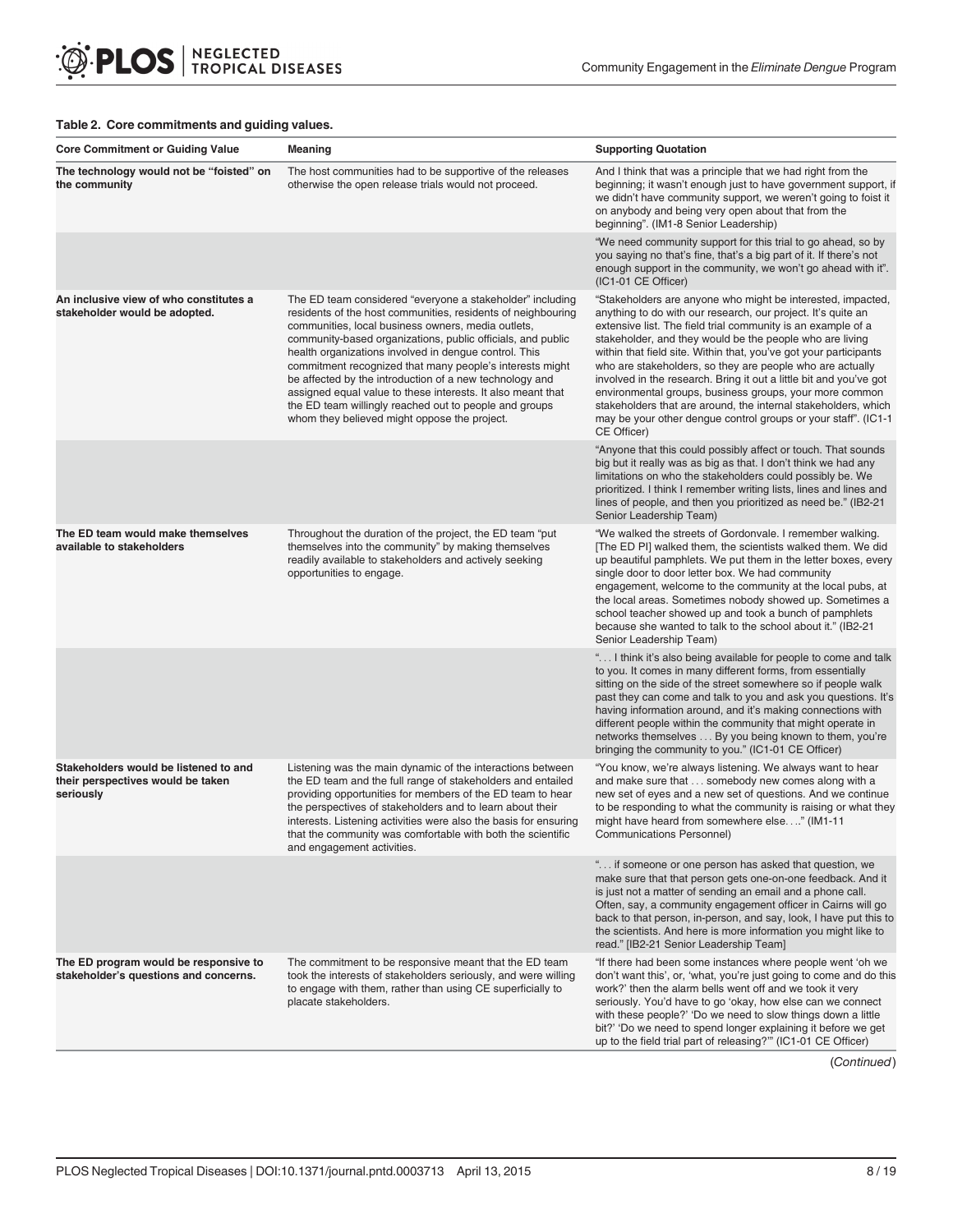#### Table 2. (Continued)

| <b>Core Commitment or Guiding Value</b>                                                                             | <b>Meaning</b>                                                                                                                                                                                                                                                                                                                                                                                                                                                                                                                                                                                                                                                                                                                                                                 | <b>Supporting Quotation</b>                                                                                                                                                                                                                                                                                                                                                                                                                                                    |
|---------------------------------------------------------------------------------------------------------------------|--------------------------------------------------------------------------------------------------------------------------------------------------------------------------------------------------------------------------------------------------------------------------------------------------------------------------------------------------------------------------------------------------------------------------------------------------------------------------------------------------------------------------------------------------------------------------------------------------------------------------------------------------------------------------------------------------------------------------------------------------------------------------------|--------------------------------------------------------------------------------------------------------------------------------------------------------------------------------------------------------------------------------------------------------------------------------------------------------------------------------------------------------------------------------------------------------------------------------------------------------------------------------|
| Stakeholders would have the opportunity<br>to shape the way they were engaged.                                      | As part of their commitment to listening and being<br>responsive, from the outset of the project, stakeholders'<br>perspectives were sought regarding how they preferred to be<br>engaged and the informational content of the engagement<br>activities.                                                                                                                                                                                                                                                                                                                                                                                                                                                                                                                       | "We got into much more in the way of conversations with<br>people: Wanting to find how out how people wanted to be<br>engaged—what was the methodology that they were most<br>comfortable with? How would they want us to interact with<br>them? Do they really want to participate or do they just want to<br>be informed?" (IB2-18 Social Scientist)                                                                                                                         |
|                                                                                                                     |                                                                                                                                                                                                                                                                                                                                                                                                                                                                                                                                                                                                                                                                                                                                                                                | "Well we were interested in trying to work out what people<br>wanted to do and let's just dial in, let's not assume not<br>anything, let's listen to what people want and how much<br>involvement people might want in the research." (IM1-08<br>Senior Leadership)                                                                                                                                                                                                            |
| Opportunities for dialogue and<br>deliberation among stakeholders and<br>members of the ED team would be<br>created | As part of their engagement activities, the ED team<br>incorporated explicit opportunities for dialogue and<br>deliberation among stakeholders as well as between<br>stakeholders and members of the ED team, including the<br>program's leadership. These opportunities allowed<br>disagreement to be expressed, concerns to be raised, and<br>provided opportunities for the ED team to publically offer<br>rationales for their decisions.                                                                                                                                                                                                                                                                                                                                  | "I guess one of the things is that in a world where we talk<br>about branding and marketing so much, both of which are very<br>important, I think perhaps what I'm suggesting is that this is<br>moving away from that kind of approach to trying to open up a<br>genuine dialogue, rather than trying to market the project".<br>(IB2-18 Social Scientist)                                                                                                                    |
| Respect                                                                                                             | As a core value, respect guided the nature of the<br>relationships between stakeholders and the ED team.<br>Demonstrating respect meant that all stakeholders were<br>treated as people first and foremost and as people whose<br>interests mattered for any decisions related the program.<br>Respect also entailed a commitment to facilitate<br>understanding of the science and to ensure that stakeholders<br>were not placed "under pressure" to decide whether to<br>participate in the activities or to support the research. Explicit<br>permission was also sought to conduct various<br>entomological activities in people's homes and/or their<br>properties, including the release of mosquitoes on their<br>properties or in the public spaces near their homes. | "Everyone we came into contact with, you treated equally, with<br>respect, with honesty, and genuine. And any concerns they<br>brought or any suggestions, they were all taken on as equally<br>important, I think". (IB2-21 Senior Leadership)                                                                                                                                                                                                                                |
| <b>Transparency &amp; Honesty</b>                                                                                   | As guiding values, transparency and honesty meant that the<br>"nothing [was] hidden" from the host communities. The vision<br>of the program was shared and the communities were<br>continually informed of the ED program's activities and<br>progress-including its successes, failures, and the<br>challenges encountered.                                                                                                                                                                                                                                                                                                                                                                                                                                                  | "And thinking that it was really important that we come across<br>as really straight up and honest; we don't hide anything, we're<br>just transparent, we tell it as it is and where we wanted to go.<br>And hoping people will see that it might be worthwhile trying to<br>get there and then prepare to take on a little bit of risk and go<br>with us. And so I think that sort of was fundamentally at the<br>core of what I was trying to do." (IM1-8 Senior Leadership) |

doi:10.1371/journal.pntd.0003713.t002

and assumptions of stakeholders regarding dengue, such as the persistent misconception that local "swamp mosquitoes" were dengue transmitters, and concerns about the possibility of another "cane toad disaster" based on stakeholders' previous experience with biological control that lead to undesirable outcomes in the region [\[15,16\]](#page-18-0). The ED team also identified that stakeholders wanted opportunities to become involved in the project as well as opportunities to engage with other stakeholders to learn about their perspectives towards Wolbachia [[15](#page-18-0)]. Through these formative research activities the ED Program began to refine and operationalize its core commitments and guiding values, which shaped all of their subsequent interactions and relationships with stakeholders.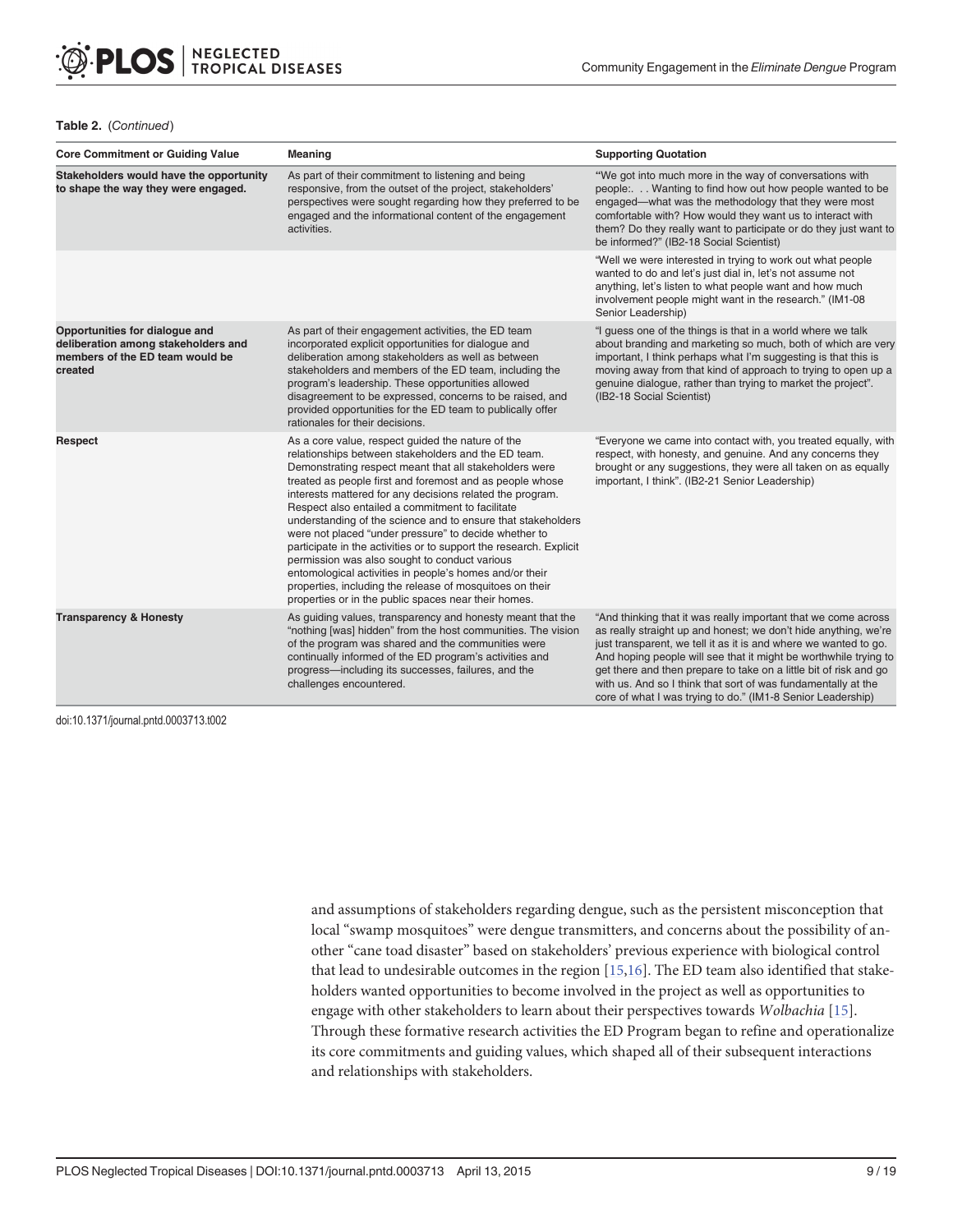# CE Framework: Operations

Our analyses identified five key practices that were adopted by the ED Program to operationalize the foundational ethical and practical commitments described above. These "operational practices" were: (1) building the CE team; (2) integrating CE into internal program management; (3) discerning the community of stakeholders; (4) establishing and maintaining a presence in the host communities; and (5) socializing the technology and the research process.

Building the CE team. A dedicated CE team was an integral dimension of the ED Program's operations. As described above, at the outset of the project, a social scientist was hired who had the expertise to take primary responsibility for designing and conducting the formative research and to guide the translation of the insights gained into a broader engagement plan to be used within the host communities. As the formative research began to take the ED Program increasingly into public view, and as the science progressed towards preparations for open-release studies, dedicated CE officers were hired to work in each host community. Often, the CE officers were residents of the host communities already and their familiarity with the local settings facilitated their engagement with residents.

Alongside the dedicated CE officers, as the planning of specific CE activities was initiated, there was growing recognition that "everyone" on the ED team "does CE" to some extent. This included senior ED Program leadership, field technicians, entomologists, other scientists, as well as staff involved in project communications. For example, scientists were paired with a CE officer to give presentations and answer questions from the public as part of town halls and other public events. Field technicians played a significant role as part of the "public face of the trial" because of their day-to-day interactions with residents who agreed to participate in entomological activities. And the communications team facilitated the development of public relations materials for use in CE—including sharing what was learned through CE within the host communities on the ED Program's website for wider distribution to other stakeholders. Investment in CE training for ED staff was a key operational priority.

Integrating CE into internal program management. The senior leadership of the ED Program recognized CE as a central management issue and ensured that it was incorporated into their day-to-day management priorities. Two main practices were involved. The first entailed having CE Officers provide updates during weekly program meetings, including feedback they had received from field technicians and any relevant insights gained through their interactions with stakeholders.

. . . having the community engagement person in the room as part of these weekly planning meetings that we had, so that there was the rapid feedback. What we were hearing from the communities via our community engagement person was integrated into our operations: Were we releasing too many mosquitoes in some areas of the community? Was there this informal chatter amongst the community that maybe we were getting to the point where people might not be all that happy to participate. . . . So having that rapid turnaround of feedback ... was operationally very reassuring to know that we weren't getting off track with our relationship ... we want people out there measuring, listening, and bringing those feelings back into the project in a timely fashion. (IM1-09 Senior leadership)

The second practice entailed each CE officer maintaining a database tracking their interactions with stakeholders. This record-keeping facilitated the ED Program's commitment to listen and be responsive. For example, if a resident declined participation in the release activities, this was noted in the database. When subsequent release activities were being planned this documentation allowed the ED team to avoid re-contacting this household for permission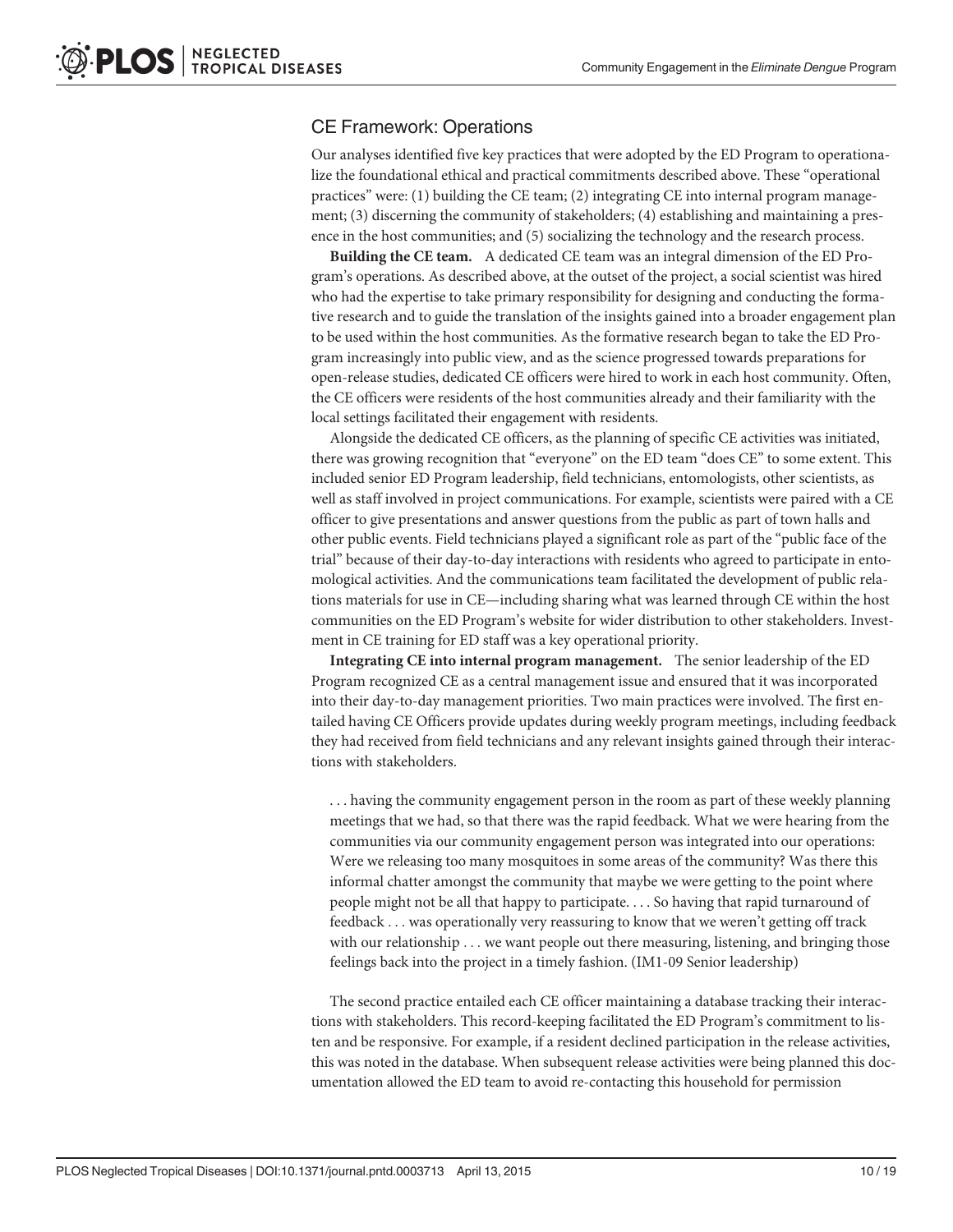(recognition that 'no' meant 'no'). Instead, the team would reach out and inform the resident of a new upcoming release, acknowledge their prior response, and seek their perspective on this latest release. Although the databases held a valuable dataset and helped the ED team fulfill their core commitments, the CE team members who used the databases reported that they could likely serve other useful purposes as well, but had not yet been employed more systematically across the program.

Discerning the community of stakeholders. The ED team adopted an inclusive view of stakeholders (what we have referred to in our sampling strategy as *external* stakeholders)—i.e. the broad range of individuals, groups, and organizations they believed could be "affected" by their activities at all levels—local, state, and national—and committed to "reaching everyone". As one ED team member described, "lines and lines" of public officials, individuals, community groups, and organizations were generated and plans put in place to engage them. Discerning the community of stakeholders was not a linear process, but rather a complex and recursive set of activities. Identifying potential stakeholders often began through interactions with public officials because they were seen to be legitimate representatives of relevant constituencies, and provided reliable introductions to other "well connected and respected" local leaders and those with "standing" in the community. As part of their commitment to inclusivity, the ED team consistently reached out to individuals and groups whom they, or others, believed might support the ED Program as well as those who might oppose it. The ED team also made efforts to identify and tap into existing social networks as ways to improve the "reach" of their engagement efforts and to acknowledge and respect the social structures that already existed in the host communities.

My feeling is quite often when anybody walks into a community, it doesn't matter if it's dengue work or. . . whatever you're doing, there are already incredible networks that exist within a community. And if you bypass them and think you know better by coming in your way, then you are potentially really putting the community aside. And there are already, also, really good people within the community building those networks. So, it also is another way of respecting the social structures that already exist and talking to them and connecting to their networks as well." (IB2-15 CE Officer)

Establishing and maintaining a presence in the community. Establishing and maintaining a presence in the community reflected the ED Program's ongoing commitment to "put themselves into the community" and to be transparent about their work. The goal was to make the ED Program visible and familiar and therefore further facilitate their commitment to make themselves available to stakeholders:

. . . I think it's also being available for people to come and talk to you. It comes in many different forms, from essentially sitting on the side of the street somewhere so if people walk past they can come and talk to you and ask you questions. It's having information around, and it's making connections with different people within the community. . . By you being known to them, you're bringing the community to you. (IC1-01 CE Officer)

Specific practices included traditional public relations strategies such as disseminating information about the program through pamphlets and posters in public places. They also employed branding practices such as ensuring staff uniforms and vehicles were marked with the ED logo. Other examples included renting a store-front in the Cairns city centre and having various members of the ED team, including the PI, "walk the streets" to interact with residents.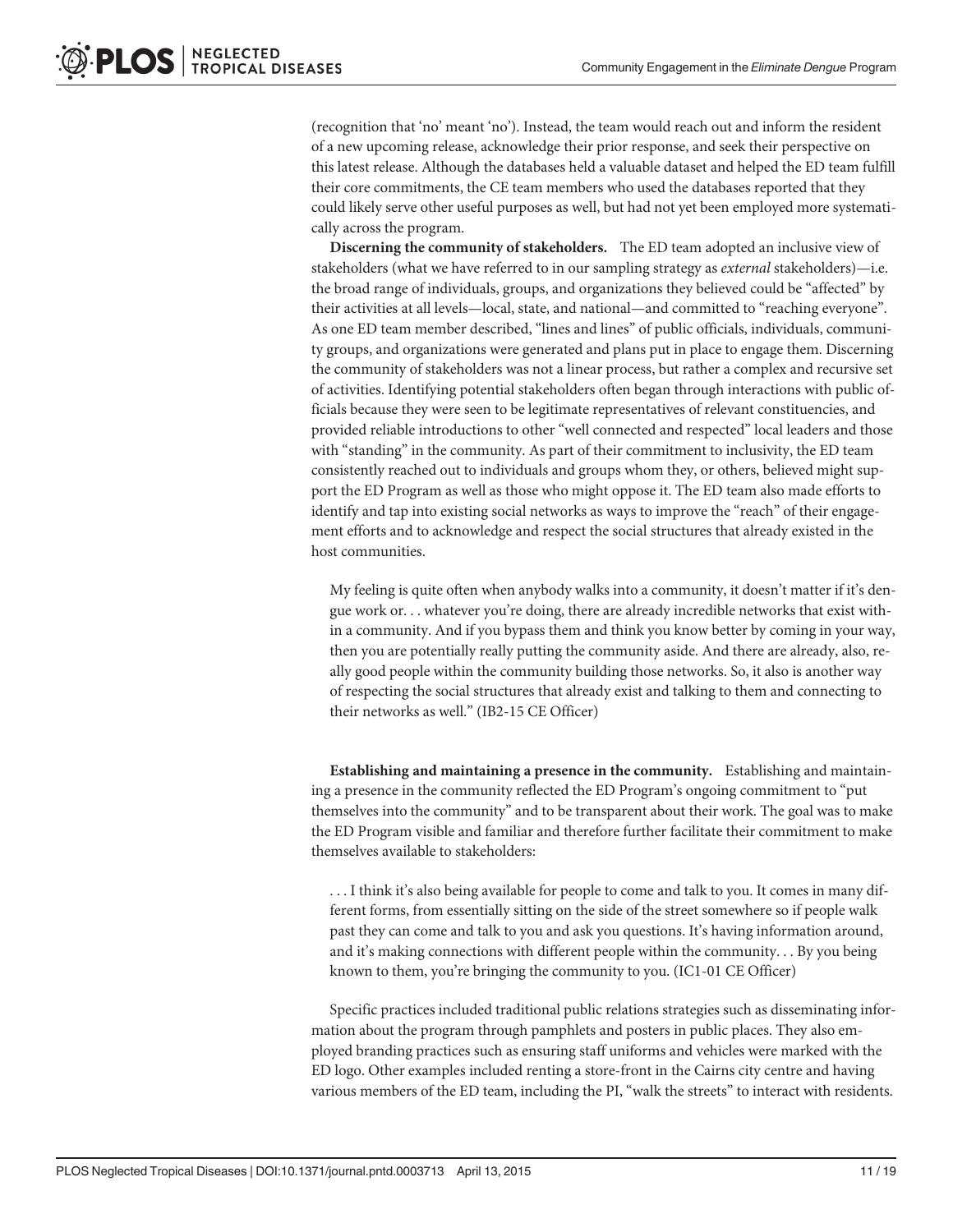Having ED team members accessible in these community settings and at times that were convenient for local residents increased the frequency and richness of interactions and contributed to the team's commitments to listen and to be responsive to stakeholders' concerns.

Socializing the technology and the research process. The ED team made extensive efforts to socialize the Wolbachia technology and their proposed research strategy. This process involved introducing the scientific concepts underlying the technology, explaining what they hoped to achieve through the program, and eliciting host community input on these aims as well as feedback about their CE practices. Numerous individual and group-based activities were undertaken including formal meetings with public officials and local business leaders, town halls, presentations and meetings with community groups, community organizations and local business groups including residents' associations, the local boating association, Meals on Wheels, the State Emergency Service, and the local Cane Growers Association. Other activities included presentations at area elementary schools, distributing newsletters to interested residents, hosting booths and installments at local community events and festivals, as well as regular "door knocks" at the homes of residents in the release areas—particularly during the openrelease trials.

Each of these activities enabled the ED Program to operationalize several core commitments and guiding values including making themselves available to stakeholders, listening and responding to stakeholders' concerns, and facilitating dialogue.

... if somebody says "you're releasing a lot of mosquitoes" or "there's too many mosquitoes around my house. I don't want to be involved any more". We follow up with a call. We say "when are you being bitten?" If they're being bitten at night time, they're not dengue mosquitoes. They're not mosquitoes we're releasing. So we tend to put our trap in the house. ...we'll provide that information back to the resident and say "hey, we've done some trapping. Yeah, the mosquito numbers are high but they're mosquitoes that bite you at night. They're not the ones we're releasing." So we try to educate them that it's not just our mosquitoes, there's more than one species. (IM1-10 Senior Leadership)

The ED team also chose to undertake several experiments—"direct experiments"—in response to questions raised by community members about the safety of the technology that were not originally part of the ED Program's research plan:

We undertook certain research even though we felt as scientists that a lot of the concerns, when you looked at the scientific literature and what we knew about the bacterium, they weren't really big problems in our mind but mindful of the community felt that they were issues... For example, could *Wolbachia* be transferred to people? So we did a bunch of experiments around that and showed that well no, it couldn't. We already felt comfortable about that as scientists because lots of mosquitoes have Wolbachia that bite people all the time and we see no untoward effect from that. But we wanted to do the actual research to show the people in the community that there wasn't a problem there and we ended up using that to show regulators as well subsequently. (IM1-08 Senior Leadership)

The results of these experiments were shared with the communities during their engagement activities.

### Support from External Stakeholders

One of the ED program's more complex commitments was to not "foist" the project on the host communities. Part of socializing the technology involved seeking permission from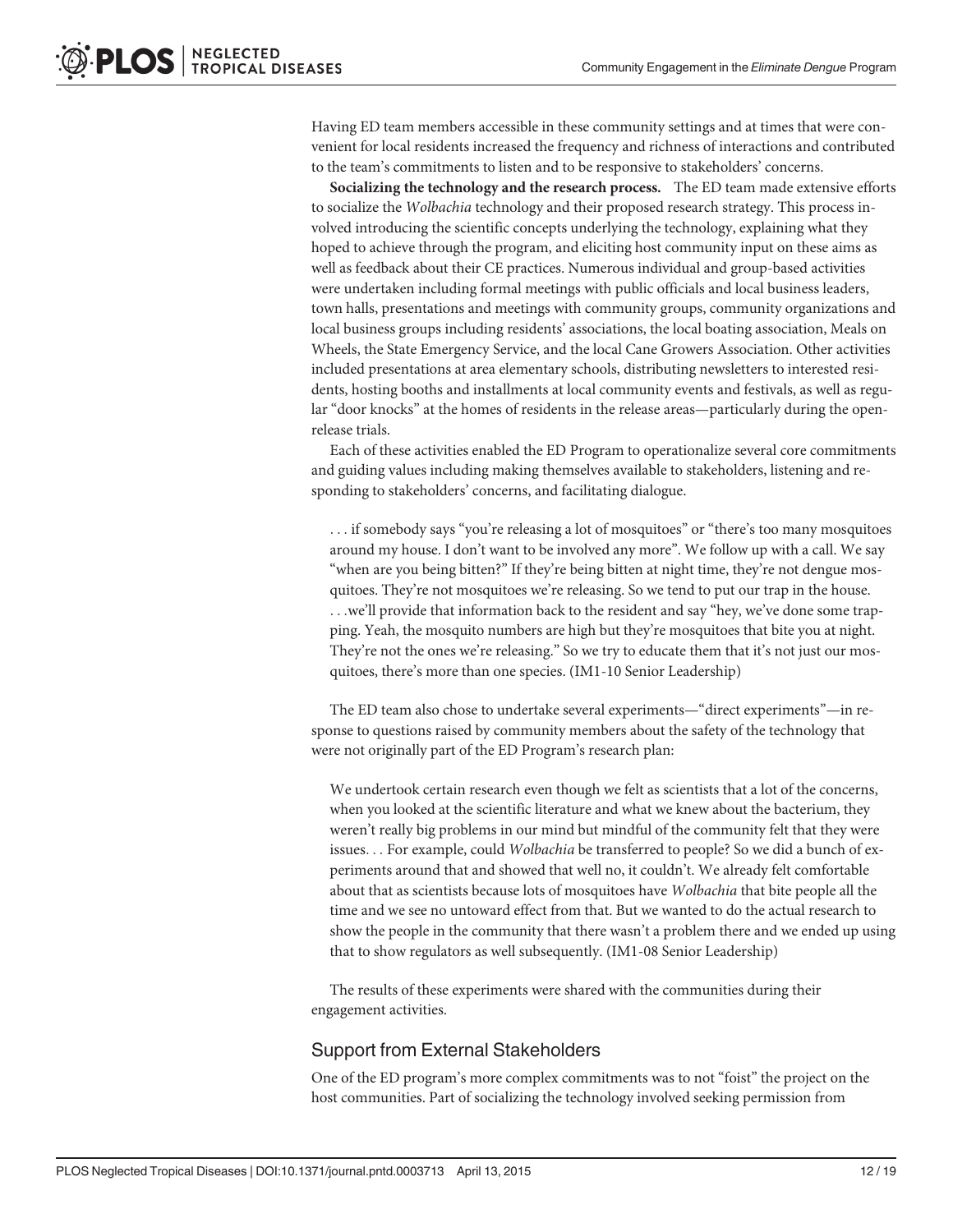hundreds of individual households to participate in the ED program's entomological and/or release activities. When households did not consent to have mosquitoes released on their property, the ED team also refrained from releasing mosquitoes on their neighbours' adjacent properties, and offered to place mosquito traps at their property. Although residents appreciated these gestures, tensions occasionally arose between the ED Program's commitment not to foist the technology on the community, and the wishes of individuals who refused to permit releases on their property.

It's always the fact that we need so much support or we need community support for this trial to go ahead, so by you saying no that's fine, that's a big part of it. If there's not enough support in the community, we won't go ahead with it. That's a tricky thing because what is support and how do you measure that? For us, we measured it by the number of people who would sign up and by the fact that there wasn't strong backlash or opposition when you were giving presentations or out on the street (IC1-1, CE Officer).

In this second section of our results, we identify how the ED Program's approach to CE was meaningful to stakeholders, even amongst those who were apprehensive, and contributed to their willingness to support the ED Program.

Our analysis of external stakeholders' accounts of their interactions with the ED team, and internal stakeholders' reports of these interactions, identified that the ED team encountered apprehension in some stakeholders, and that support varied among individual stakeholders from toleration, to formal institutional collaborations, to various forms of cooperation.

Apprehension/opposition. Several internal and external stakeholders recounted their own, and others' apprehension and opposition to the Wolbachia technology, a perspective that was identified predominantly, though not exclusively, in the initial phases of engagement.

I wanted an ultimate feeling of safety, that it wasn't another bad introduction. If you remember, the cane toad was introduced at Gordonvale and has been an environmental disaster. I said sometimes the scientists get it wrong, so I wanted to be sure. (IC2-12 Local Resident)

The reasons reported for apprehension and opposition were diverse and included unfamiliarity with the technology, difficulty grasping the logic of releasing more (*Wolbachia-infected*) mosquitoes to reduce the overall mosquito population, concerns over potential detrimental effects on both human and environmental health, doubts about whether scientists should be "messing with the balance of nature", and concerns related to previous experiences with biological control strategies in the region.

What they talked about was bacterial cures and that sort of thing. People became a little bit apprehensive about that, a little concerned, because we had never heard of this sort of thing before. The reception was a little vague, no one really knew much about it IC1-05, Local Resident).

Some residents who refused to permit releases of mosquitoes on their property expressed frustration that the ED team's policy of not releasing on adjacent properties, and even placing traps on their own properties in an effort to limit their exposure, ultimately meant that they were "just going to release them anyway", and proceed with the program, despite their individual objections.

From apprehension to support from stakeholders: How CE was meaningful to stakeholders. Although some individuals experienced some apprehension, and some residents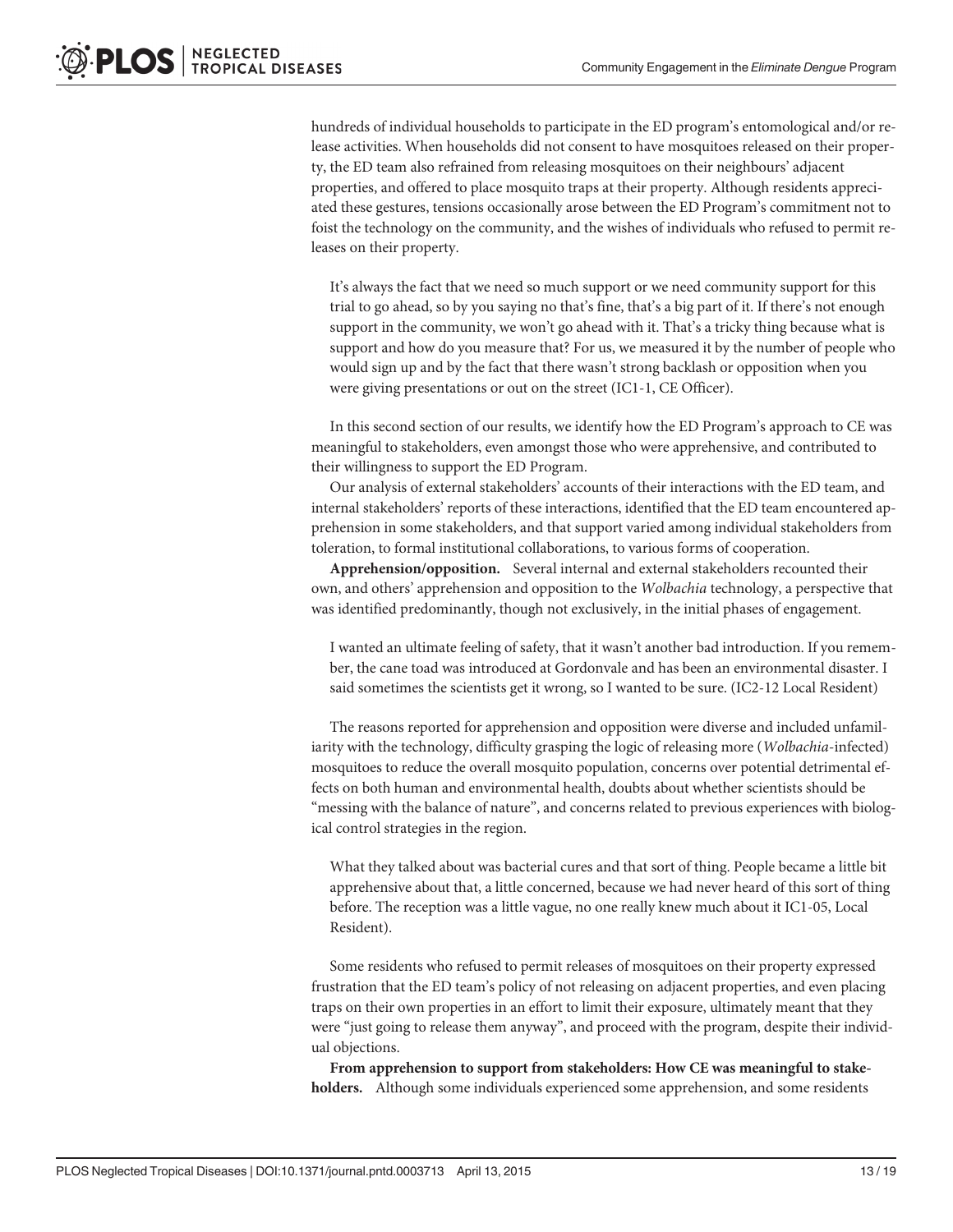refused to grant permission for releases on their property, these attitudes primarily reflect resistance to, or discomfort with, the concept of biological control, or the seeming paradox of releasing mosquitoes to control dengue, a mosquito-borne disease, or with the perceived inevitability of the program proceeding, even in the face of individual refusals to cooperate. We encountered no complaints from external stakeholders about the manner in which they were engaged. In fact, external stakeholders often described their experience of the intensive personal engagement with the ED program as instrumental in acknowledging and addressing their concerns, and in winning their confidence and support for the ED program. In their accounts of their experiences with the ED Program, stakeholders believed that they were listened to, that their concerns were taken seriously, and that they were respected as people. External stakeholders also indicated that they valued how ED team members made themselves readily available to them, as well as how they were transparent and honest about their work.

Upon going onto Google and seeing that *Wolbachia* was a derivative from the tsetse fly, I had concerns that there were enough safeguards in the program, that we wouldn't go from being sore and sick from dengue to being zombies from Wolbachia. The JCU team then invited me up to see the research facilities in Cairns, and I went there and they allayed all my fears and questions about introducing this. Once I understood what was being proposed and what was going to go on, I supported it and encouraged it, and wherever possible I went with them to public consultation meetings and encouraged people not to have any great fears because I'd seen what they were doing". (IC2-12 Local Resident)

#### And another

The group that was working with us here, they were absolutely brilliant in the way they went about it. They consulted to a degree that I have never seen before or since with the community. They came to the major organizations in our community, they came to the residents' association. I believe they went to the school ... We have a Festival of the Knob, they set up booths there and they set it up on consecutive years. They came to the State Emergency Service and updated us on everything. (IC1-06 Local Resident)

Toleration, collaboration and cooperation: Stakeholder investment in the ED program. Although our study was not designed to provide quantitative estimates of the levels of investment by stakeholders, our analysis suggests that the majority of residents in the host communities were "tolerators" of the ED Program—i.e., they agreed that the trials should proceed, they were content with the level and quality of engagement, but showed little interest in taking on any active role beyond regular interactions with the ED team. Our analysis suggests that an attitude of toleration towards the ED Program simply reflects the limits of people's willingness to invest time and energy in activities that fall outside their normal scope of activities.

And despite extensive investments in time on "education" and communications, there was also some predictable lack of understanding about the technology itself, and the logic of population replacement as a strategy to reduce dengue transmission:

Some people are very supportive but I don't know if they understand what we're doing as well, and that's something that is a difficult one because without that level of understanding you always question. Can they really support it without getting it? You can have really good conversations with people and tell them all about it and they'll be like yeah, yeah, and then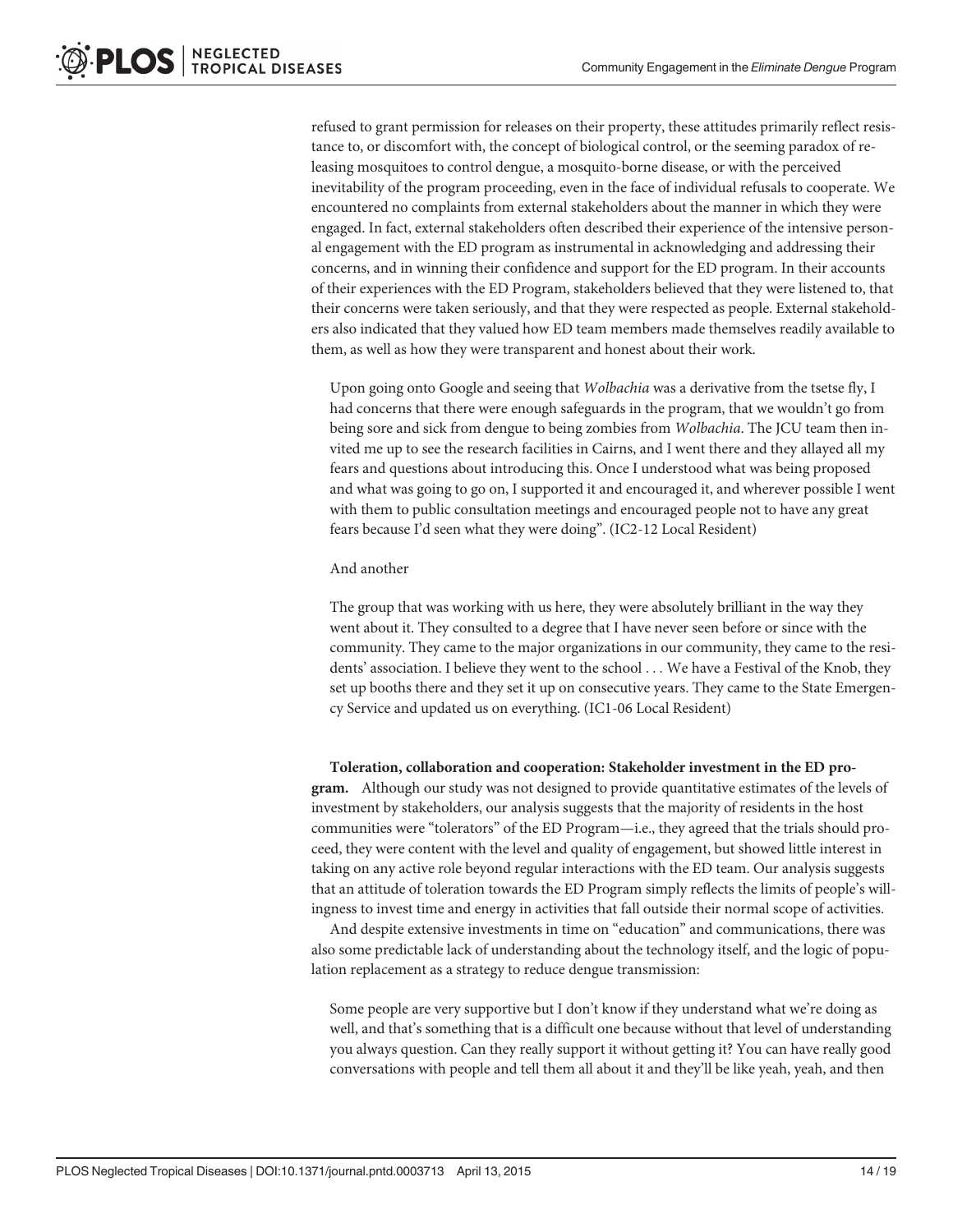<span id="page-14-0"></span>at the end they're like good luck killing the mosquitoes, I hope you get rid of them. You think, oh, you didn't understand it. (IC1-01 CE Officer)

Several institutional and organizational stakeholders entered into formal collaborations with the ED team and several individual stakeholders were also willing to actively cooperate with the ED team to perform tasks such as "door-knocking", which helped to facilitate the work of the ED Program. Queensland Health (QH) and James Cook University (JCU) were the two primary institutions that agreed to collaborate with the ED team. QH and JCU are prominent and respected institutions in the region. They facilitated the entry of the ED team into the host communities through their endorsement of the ED Program, introductions to community leaders, and insight into the host communities.

Individual stakeholders who were willing to cooperate with the ED team included local and national politicians, local community and business leaders, members of community-based organizations, and individual residents. Stakeholders who explicitly cooperated with the ED team also facilitated access to their social networks and thereby assisted the ED team to fulfill their commitment to "reach everyone" and their efforts to socialize the technology. Cooperators participated in community events, spread the word about the ED Program within their social networks, distributed public relations materials, and assisted with enrollment activities. Cooperation was also expressed through the willingness of individuals to allow entomological and release activities to occur in their homes and on their properties. The willingness to cooperate is reflected in the following account.

They took the time to explain it in a way that was very clear to me. And, they explained what they were trying to achieve, where they thought they were at, and what the plan was going forward. And, because of that reason, I could see that our SES [State Emergency Service] group could certainly provide some assistance to them, and I was so enthusiastic about the project that I was able to talk my team into helping them out pretty easily. (IC1-06 Local Resident)

# **Discussion**

Our case study has identified the critical features of the ED Program's approach to CE and illuminated how these features were meaningful to stakeholders and contributed to garnering their support for the open-release trials, although it is likely that other less obvious factors also contributed to this support. From the outset, the ED leadership recognized that CE could not simply be a set of practices to facilitate the introduction of the Wolbachia technology, but had to be concerned with, and attentive to, the meaning of CE as well as the meaning of the technology and the way in which it was being introduced, to a wide range of stakeholders in the host communities.

The implications of these findings are important in the current climate of increased attention to CE in the field of health research  $[29, 30, 31]$  $[29, 30, 31]$  $[29, 30, 31]$  $[29, 30, 31]$  $[29, 30, 31]$  and in vector control in particular  $[12, 13, 13]$  $[12, 13, 13]$  $[12, 13, 13]$  $[12, 13, 13]$ [14,](#page-17-0) [21,](#page-18-0) [22\]](#page-18-0). They encourage a new, broader view of CE, which emphasizes its legitimacy as a set of sensibilities, commitments, and ongoing practices that reflect sensitivity to the fundamentally human and ethical dimensions of CE [[8](#page-17-0)]. Further, by elucidating the foundational elements underlying the ED program's approach to CE, and the ways in which they were operationalized at the host community level, we make explicit connections that have been under-represented and largely implicit in prior discussions about the operational aspects of CE. To date, guidance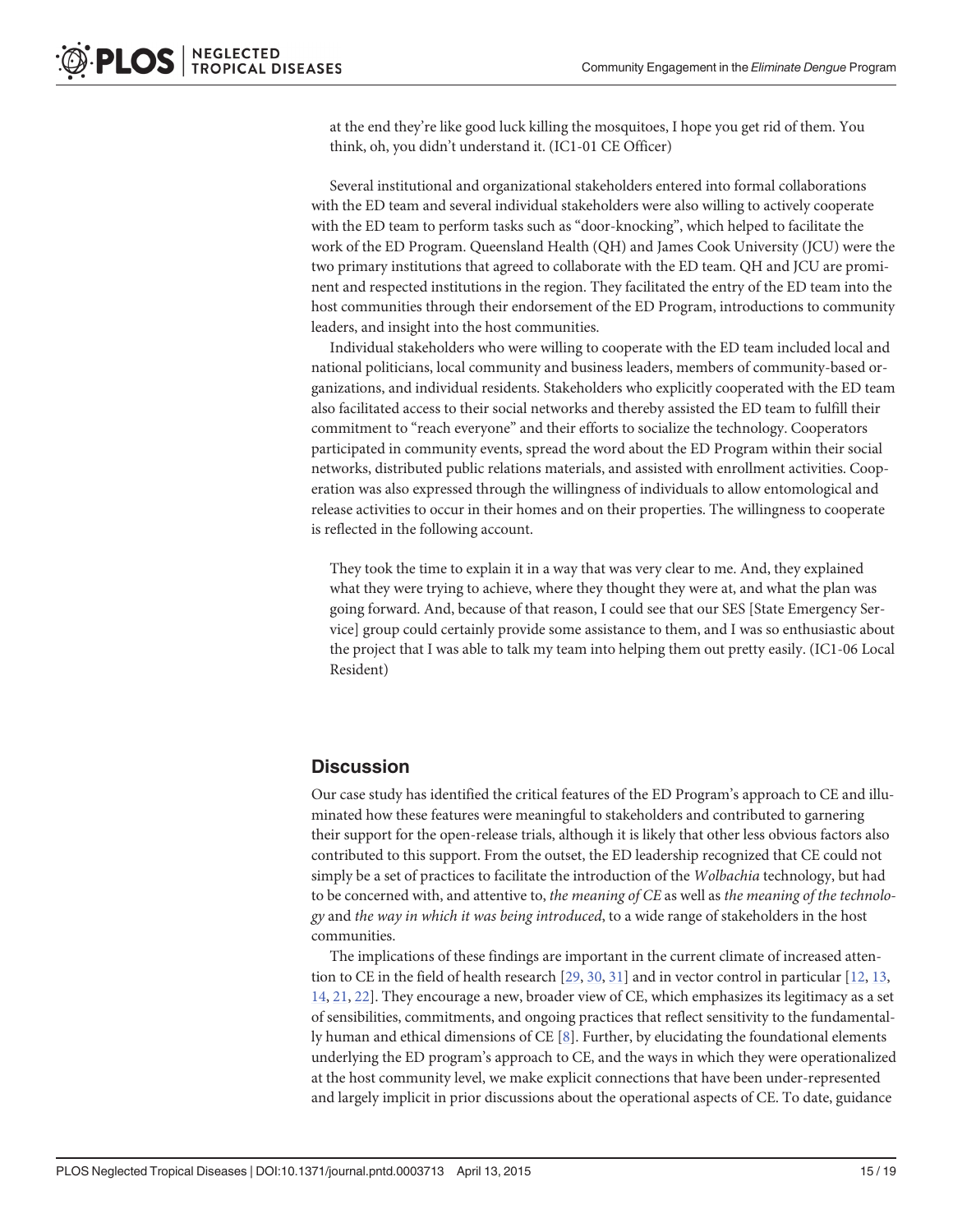<span id="page-15-0"></span>has focused on specific events (e.g., town hall meetings), delivering key messages to stakeholders, and/or implementing mechanisms to help researchers manage their interactions with stakeholders such as Community Advisory Boards (CABs)[\[32\]](#page-18-0). Our findings also highlight how the ways in which core commitments and ethical intentions are translated into action and preserved through relationships with stakeholders appears to be a far more active and complex challenge than has yet been recognized in the CE literature.

Another salient finding was the importance of explicit requirements for CE and sustained material support for CE by the funding agencies. Research funding programs have had an important impact on CE over the years. For example, the U.S. National Institute of Allergy and Infectious Diseases (NIAID) of the National Institutes of Health (NIH) has required Community Advisory Boards (CABs) as a condition of funding for HIV clinical trials for more than 20 years [\[33\]](#page-18-0), and other funding agencies, such as the U.K.'s Wellcome Trust, have made important contributions to the evolution of CE practices through dedicated research funding programs [\[34\]](#page-18-0). Taking the interests of external stakeholders seriously is not a cost-neutral proposition and one of the key lessons in the ED CE case is how the research funders' decision to support a robust approach to CE contributed directly to the realization of ethical, as well as practical, outcomes. In this case, the BMGF and the FNIH requirements and resources allowed the ED program to titrate the features and intensity of its CE strategy to the real-time demands of its external stakeholders and opened the door for more sustained and intensive approaches to CE in global health. Considerable work remains to be done to develop appropriate strategies to cost these activities and assess their cost-effectiveness, and to determine the appropriate scope and scale of CE required for any given application. But our findings should help clarify the core value proposition of CE, and reinforce the central importance of relationships for CE that is meaningful to external stakeholders.

The ED Program's approach to CE also involved several important ethical dimensions, expressed through their core commitments and guiding values, and realized through the operational practices of discerning the research community, establishing and maintaining a presence, and socializing the technology and research process. These dimensions align well with some of our own recent work to articulate the ethical goals of CE, in particular, to demonstrate respect for stakeholders as people, first and foremost, and not simply as a means through which investigators can achieve their scientific goals.[[8\]](#page-17-0) The ED Program also used their ongoing opportunities for listening to identify and understand the risks of the research as perceived by stakeholders and took steps to respond to these risks in ways that were meaningful to a wide range of stakeholders—for example, by conducting, and reporting back the results of their "direct experiments". They also created opportunities for dialogue, whereby people could express specific concerns or general disagreement with the program and researchers could justify their actions to stakeholders. These opportunities enhanced the legitimacy of the research.

The ED Program's attention to ethical dimensions of CE is significant, given the lack of guidance about CE available to the ED team at the time these trials were initiated. The ED team's commitment to being "straight-up and honest" in all of their interactions with stakeholders contrasts sharply with the secrecy that surrounded the Cayman trials [\[6\]](#page-17-0) and reflects their recognition that doing so is necessary for the ED Program to garner the type of public support that will be necessary for the Wolbachia technology to have a major impact on dengue globally. Further, the ED Program's explicit commitment not to foist the project on the community is unusual and commendable in a field that continues to wrestle with what it means to obtain the support of the host community and to establish the role of research subjects and citizens in determining whether vector control research should proceed [\[12,](#page-17-0) [13,](#page-17-0) [14\]](#page-17-0). In the end, "foisting" the technology on some individuals who refused is inevitable with this type of technology, particularly in the research phases when the technology is not being deployed under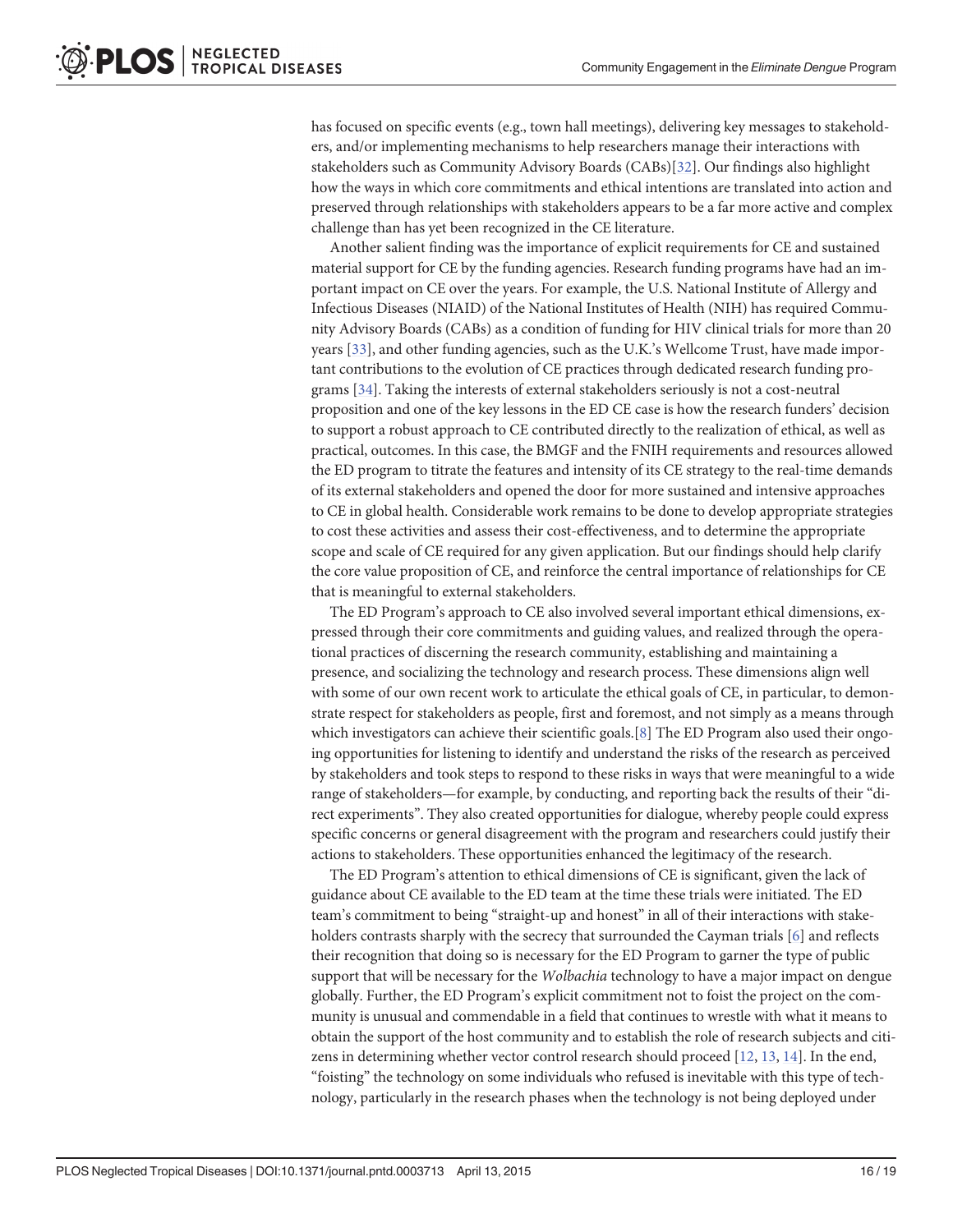the authority of an agency with a legislated public health mandate. What obligations are owed to those individuals within a release site who refuse to accept releases on their property remains an open question and one that is likely to become more complicated during larger scale releases. Under these circumstances, concerns about the legitimacy of the project are likely to dominate CE efforts, especially if the technologies or programs are in any way controversial.

All of the stakeholders we interviewed seemed to have a clear sense that the ED team members were not simply "going through the motions", but were reflecting genuine beliefs about the way stakeholders should be treated. This suggests that specific forms of interaction with stakeholders without the same underlying ethical commitments could be perceived as empty by stakeholders and might jeopardize the process of securing support. As a cautionary note, our findings do not imply that *all* of the ED team's interactions with stakeholders were effective, or successful, or were perceived as such by stakeholders. But we did not find any examples of serious concerns by any stakeholders that went unaddressed by the ED team. Given the detail of the insights offered by interviewees and the extensive social networks represented by our individual participants, we view this as a salient finding.

The empirically grounded CE framework we have delineated here also offers opportunities for paying greater attention to the relationship between CE operations and important ethical and practical outcomes associated with CE. Our case study provides some promising insights into the inter-personal and social underpinnings of "support" or "acceptance" for communitylevel interventions. Funders should appreciate the importance of these insights and should undertake efforts to improve their ability to characterize and cost CE activities so that they might be better integrated as a legitimate element of their funding portfolios.

Our study has three significant limitations. First, because of its retrospective nature, participants' accounts were vulnerable to normal limits of recall. Second, the fact that the open-release trials were conducted with no detected adverse outcomes for the community might have limited deeper consideration by some stakeholders and resulted in insufficiently critical positive attitudes towards the ED Program and the CE approach. And, third, we had to rely on the ED team to help us identify participants, since there were no natural sampling frames outside the ED program to identify external stakeholders. As a result, our sampling strategy was constrained and vulnerable to some selection bias. In particular, it was very easy to identify external stakeholders who held positive views, and reported positive experiences about the ED program, but it was more challenging to find "tolerators" or individuals who opposed the project throughout its duration. We attempted to minimize this bias by: (1) purposively sampling external stakeholders who had been skeptical of the technology at some point in the research process; (2) probing ED team members about any specific external stakeholder concerns and about the nature and range of external stakeholder attitudes they had encountered; and (3) with all participants, delving more deeply into any concerns expressed about the technology and/or the engagement process. These approaches kept us cognizant of the potential for positive framing effects and elicited important insights about external stakeholder concerns and opposition, which helped to minimize its impact. However, it is likely that additional interviews, particularly with more "tolerators" would have revealed important details that are not adequately represented in our findings.

The framework we delineate in our results provides an explanatory account of how and why the ED Program's approach to CE worked in the Queensland trials. Given that it delineates both the foundational and operational dimensions of CE that contribute to a coherent and ethical CE strategy, the framework outlined here has several potential applications. In the immediate term, it can serve as an example for other teams to follow when designing and planning their own CE strategies, whether engaging in their own open release trials or introducing other biotechnologies, or in any complex stakeholder engagement. This is not to suggest that 'one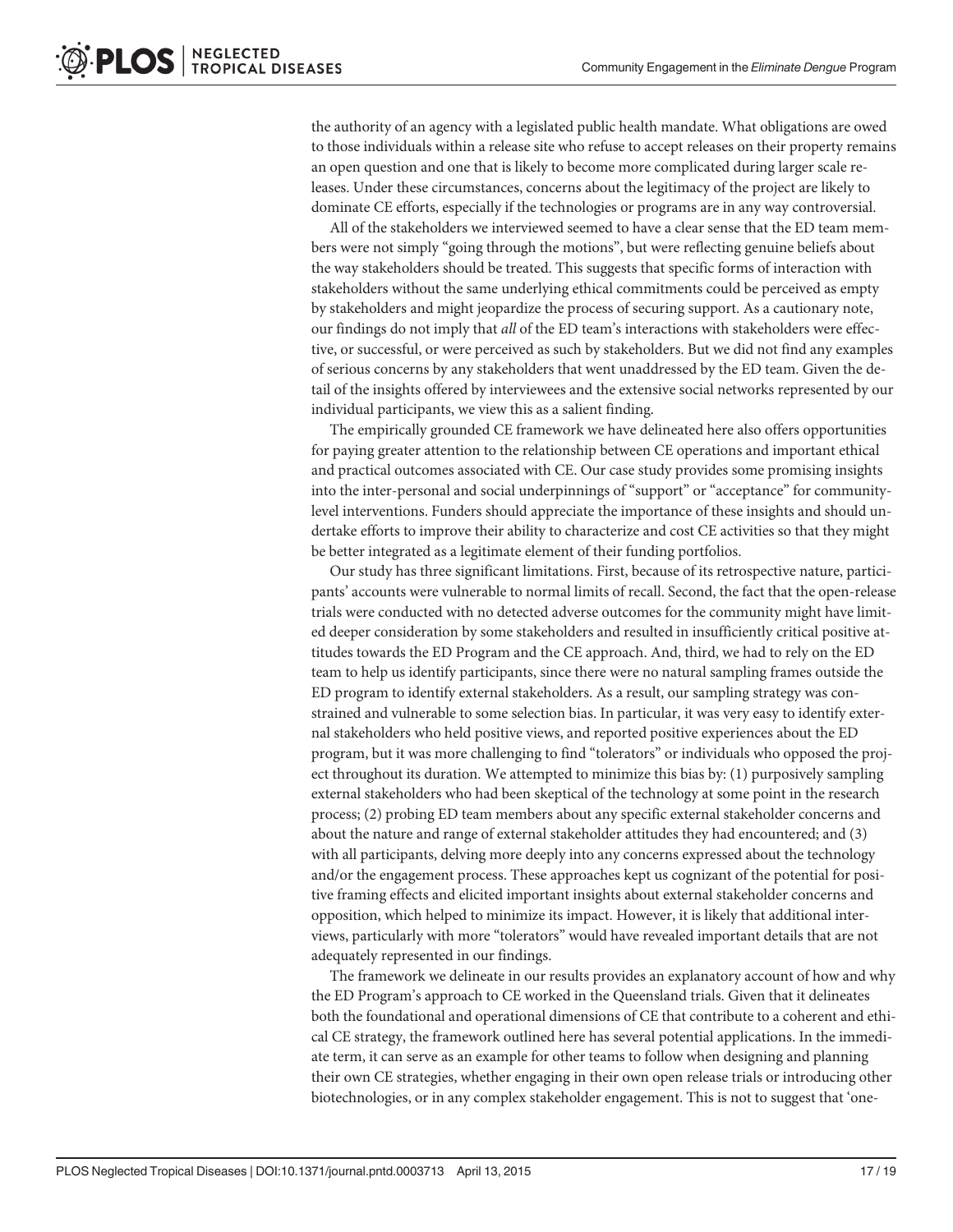<span id="page-17-0"></span>size-fits-all', as each setting and intervention will have its own unique characteristics and challenges, and some settings will necessitate more or less intense CE strategies than the one reported here. It also provides funders, partner institutions, regulators, research ethics committees, civil society organizations, and the general public with a means to begin to assess whether CE is being conducted to high ethical standards. In the longer-term, the ED CE architecture might serve as a useful starting point for developing a robust evaluation framework that could be applied prospectively to guide the planning and implementation of CE strategies, and retrospectively to evaluate their associated processes and outcomes [\[35,](#page-18-0) [36](#page-18-0)].

# Acknowledgments

The authors would like to thank Helen Cook for critical facilitation of the field research aspects of this study. We would also like to thank the study participants for their time and contributions, and Dr. Alex Abramovich and Caitlyn MacMaster for project management and coordination.

# Author Contributions

Conceived and designed the experiments: PAK JAP JVL. Analyzed the data: PAK JAP JVL. Wrote the paper: PAK JAP JVL.

# References

- [1.](#page-1-0) World Health Organization. (2012). Global strategy for dengue prevention and control 2012–2020: World Health Organization.
- [2.](#page-1-0) World Health Organization. (2014). Dengue and severe dengue. Fact Sheet No. 117. [www.who.int/](http://www.who.int/mediacentre/factsheets/fs117/en) [mediacentre/factsheets/fs117/en](http://www.who.int/mediacentre/factsheets/fs117/en).
- [3.](#page-1-0) Bhatt S, Gething OJB, Messina JP, Farlow AW, Moyes CL, et al. (2013). The global distribution and burden of dengue. Nature 496: 504–507. doi: [10.1038/nature12060](http://dx.doi.org/10.1038/nature12060) PMID: [23563266](http://www.ncbi.nlm.nih.gov/pubmed/23563266)
- [4.](#page-1-0) McMeniman CJ, Lane AM, Fong AW, Voronin DA, Iturbe-Ormaetxe I, et al. (2008) Host adaptation of Wolbachia after long-term serial passage in mosquito cell lines. Appl Environ Microbiol 74: 6963–69. doi: [10.1128/AEM.01038-08](http://dx.doi.org/10.1128/AEM.01038-08) PMID: [18836024](http://www.ncbi.nlm.nih.gov/pubmed/18836024)
- [5.](#page-1-0) Walker T, Johnson PH, Moreira LA, Iturbe-Ormaetxe I, Frentiu FD, McMeniman CJ, Leong YS, Dong Y, Axford J, Kriesner P, Lloyd AL, Ritchie SA, O'Neill SL, Hoffmann AA. The wMel Wolbachia strain blocks dengue and invades caged Aedes aegypti populations. (2011) Nature 476: 450-453. doi: [10.1038/](http://dx.doi.org/10.1038/nature10355) [nature10355](http://dx.doi.org/10.1038/nature10355) PMID: [21866159](http://www.ncbi.nlm.nih.gov/pubmed/21866159)
- [6.](#page-2-0) Enserick M (2010) GM mosquito trial alarms opponents strains ties in gates-funded project. Sci 19: 1030–1031.
- [7.](#page-2-0) (2011) Letting the bugs out of the bag. Nature 470: 139. doi: [10.1038/470139a](http://dx.doi.org/10.1038/470139a) PMID: [21307891](http://www.ncbi.nlm.nih.gov/pubmed/21307891)
- [8.](#page-2-0) King KF, Kolopack P, Merritt MW, Lavery JV. Community Engagement and the Human Infrastructure of Global Health Research. BMC Medical Ethics 2014; 15:84. doi: [10.1186/1472-6939-15-84](http://dx.doi.org/10.1186/1472-6939-15-84) PMID: [25495054](http://www.ncbi.nlm.nih.gov/pubmed/25495054)
- [9.](#page-2-0) Tindana PO, Singh JA, Tracy CS, Upshur REG, Daar AS, et al. (2007) Grand challenges in global health: community engagement in research in developing countries. PLoS Med: 4, e273 PMID: [17850178](http://www.ncbi.nlm.nih.gov/pubmed/17850178)
- [10.](#page-2-0) Lavery JV, Tinadana PO, Scott TW, Harrington LC, Ramsey JM, et al. (2010) Towards a framework for community engagement in global health research. Trends Parasitol 26: 279–283. doi: [10.1016/j.pt.](http://dx.doi.org/10.1016/j.pt.2010.02.009) [2010.02.009](http://dx.doi.org/10.1016/j.pt.2010.02.009) PMID: [20299285](http://www.ncbi.nlm.nih.gov/pubmed/20299285)
- [11.](#page-2-0) Subramaniam STS, Lim Lee H, Ahmad NW, & Murad S (2012). Genetically modified mosquito: The Malaysian public engagement experience. Biotechnol J 7: 1323–1327. doi: [10.1002/biot.201200282](http://dx.doi.org/10.1002/biot.201200282) PMID: [23125042](http://www.ncbi.nlm.nih.gov/pubmed/23125042)
- [12.](#page-2-0) Macer DRJ (2003). Ethical, legal, and social issues of genetically modified disease vectors in public health. Geneva: UNDP/World Bank, WHO Special Program for Research and Training in Tropical Diseases.
- [13.](#page-2-0) Resnick DB (2014). Ethical issues in field trials of genetically modified disease-resistant mosquitoes. Dev World Bioethics 14: 37–46.
- [14.](#page-2-0) Foundation for the National Institutes of Health, World Health Organization, and TDR for Research on Diseases of Poverty (2014). Guidance framework for testing genetically modified mosquitoes. 159p.